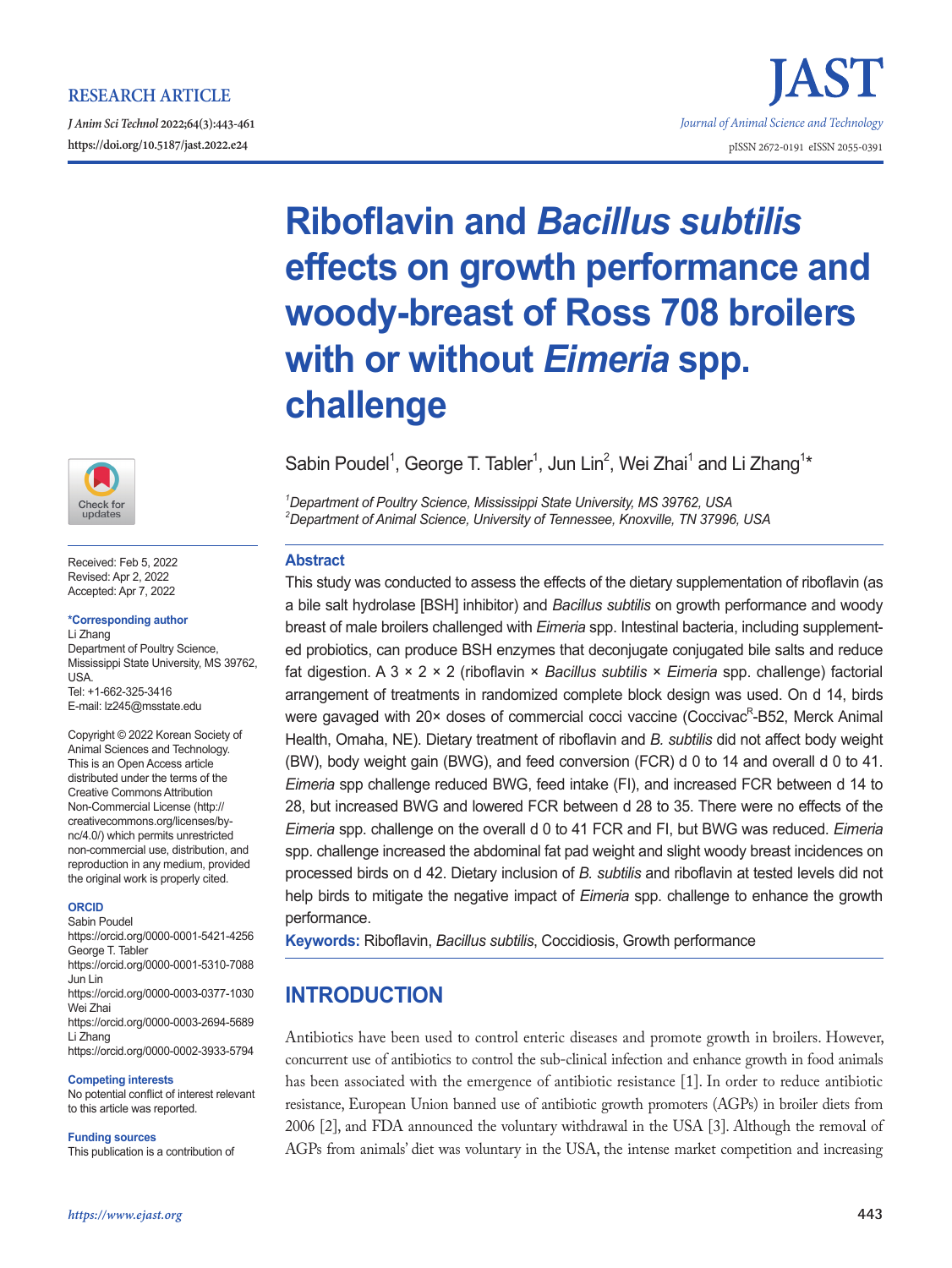the Mississippi Agricultural and Forestry Experiment Station, under the US Department of Agriculture, Hatch project accession number MIS-329250/NE-1442 and MIS-322370. This material is based upon work that is supported by the National Institute of Food and Agriculture (NIFA), Award No. 2018-67015-27475.

#### **Acknowledgements**

We are grateful to the MS. Donna Morgan for her technical support during the conduction of the experiment.

#### **Availability of data and material**

Upon a reasonable request, the datasets of this study can be available from the corresponding author or first author.

#### **Authors' contributions**

Conceptualization: Lin J, Zhai W. Data curation: Poudel S, Zhai W, Zhang L. Formal analysis: Poudel S, Zhai W. Methodology: Poudel S, Zhai W. Validation: Zhai W. Investigation: Zhai W, Poudel S. Writing original draft: Poudel S. Writing-review and editing: Poudel S, Tabler GT, Lin J, Zhai W, Zhang L.

#### **Ethics approval and consent to participate**

The Institutional Animal Care and Use Committee of Mississippi State University approved the bird's husbandry and handling methods used in this study with protocol number 16-542.

demand by consumers forced the industry to shift broiler production from conventional to antibiotic-free broiler production. The shift of production system caused a reduction in broiler production [4]. The withdrawal of AGPs from feed has increased the risk of enteric diseases, causing significant economic losses to the broiler industry [5–7]. Among the various pathogens to cause enteric disease, coccidiosis, caused by a protozoan parasite of genus *Eimeria,* is the major issue. *Eimeria* spp. not only causes intestinal damage but also provoke growth of other pathogens, such as *Clostridium perfringens* [8]. Coccidiosis causes intestinal lesions, bloody diarrhea, interruption of the digestive process, impaired nutrient absorption, and increased mortality, ultimately reducing growth rate, decreasing feed digestion, and increasing feed conversion ratio (FCR) [8–10]. The economic losses caused by coccidiosis was estimated a global cost of \$ 12.10 billion in 2016 [11]. Among the total, estimated economic losses caused by sub-clinical coccidiosis-related poor feed conversion was 65.2% of losses [12]. In previous studies, the sub-therapeutic doses of antibiotics have increased growth, enhanced intestinal morphology, modulated microbial diversity, and reduced pathogenic bacterial numbers in the intestine [13,14]. Along with this, extensive gut microbiome studies have shown that AGPs usage significantly reduces microbial populations that can produce powerful bile salt hydrolase (BSH) in the intestine [15]. Thus, inhibition of BSH activity, the gateway enzyme controlling downstream microbial and host bile acid metabolism in the intestine, is a promising approach to enhance host lipid metabolism and body weight gain (BWG) in food animals [15,16]. Recently, we have identified several novel BSH inhibitors (e.g., riboflavin) [17] and evaluated *in vivo* efficacy of the BSH inhibitors for modulating host bile profile and physiology in broilers [18].

In addition to the recently discovered BSH inhibitors with potential as an alternative to AGPs, probiotics have been considered as a feasible and attractive non-antibiotic approach for poultry production [19]*. Bacillus subtilis* (*B. subtilis*) is a common probiotic used in the poultry industry*. Bacillus* is a spore-forming Gram-positive bacterium that can withstand the feed pelleting process and can recover to an active functional vegetative cell in gastrointestinal tract of poultry [20]. In previous studies, the inclusion of *B. subtilis* in the feed improved BWG and FCR in the broiler [21–24]. The *Bacillus*-based diet helped increase villus height to crypt depth [25]. However, supplementation of *Bacillus* is unable to change cecal microbial composition of *Lactobacillus* spp. [23,24], *Escherichia coli* [21,23], or *Clostridium* spp*.* [23] between birds fed control diet and birds fed diet supplemented with *Bacillus*. The supplementation of *Bacillus* did not produce a consistent increase in BWG and FCR from d 0 to 54 when birds were challenged with coccidiosis [26]. The reason behind the inconsistency may be the production of BSH enzymes by probiotics as well as other intestinal microflora, which could reduce host lipid metabolism and growth performance. In particular, Song et al. [27] recently reported that *Bacillus* has the highest number of strains with BSH paralogs based on exhaustive analysis of the worldwide human gut microbiome.

Riboflavin (7, 8 dimethyl-10-ribityl-isoalloxazine) is an essential water-soluble vitamin required for the utilization of dietary protein and energy [28]. Flavin mononucleotide and flavin adenine dinucleotide is the coenzyme derivatives of riboflavin which participate in various redox reactions [29]. Riboflavin is not only essential for the enzymatic reaction for nutritional utilization, but it also has an antioxidant protection function [30]. Increased oxidative stress can increase woody breast (WB) [31]. WB is a meat quality problem, which makes the breast fillet hard and pale in color when severely affected. It is also reported that a riboflavin deficient diet reduces the superoxide dismutase (SOD) and glutathione and increases malondialdehyde and lipid peroxidation [32,33]. So, riboflavin can be helpful in reducing oxidative stress in birds. Recently, riboflavin also has been characterized as a potent BSH inhibitor with potential as a novel alternative to AGPs to improve growth performance and feed efficiency in food animals [16–18,34].

In this experiment, we hypothesized that the dietary inclusion of *B. subtilis,* along with the higher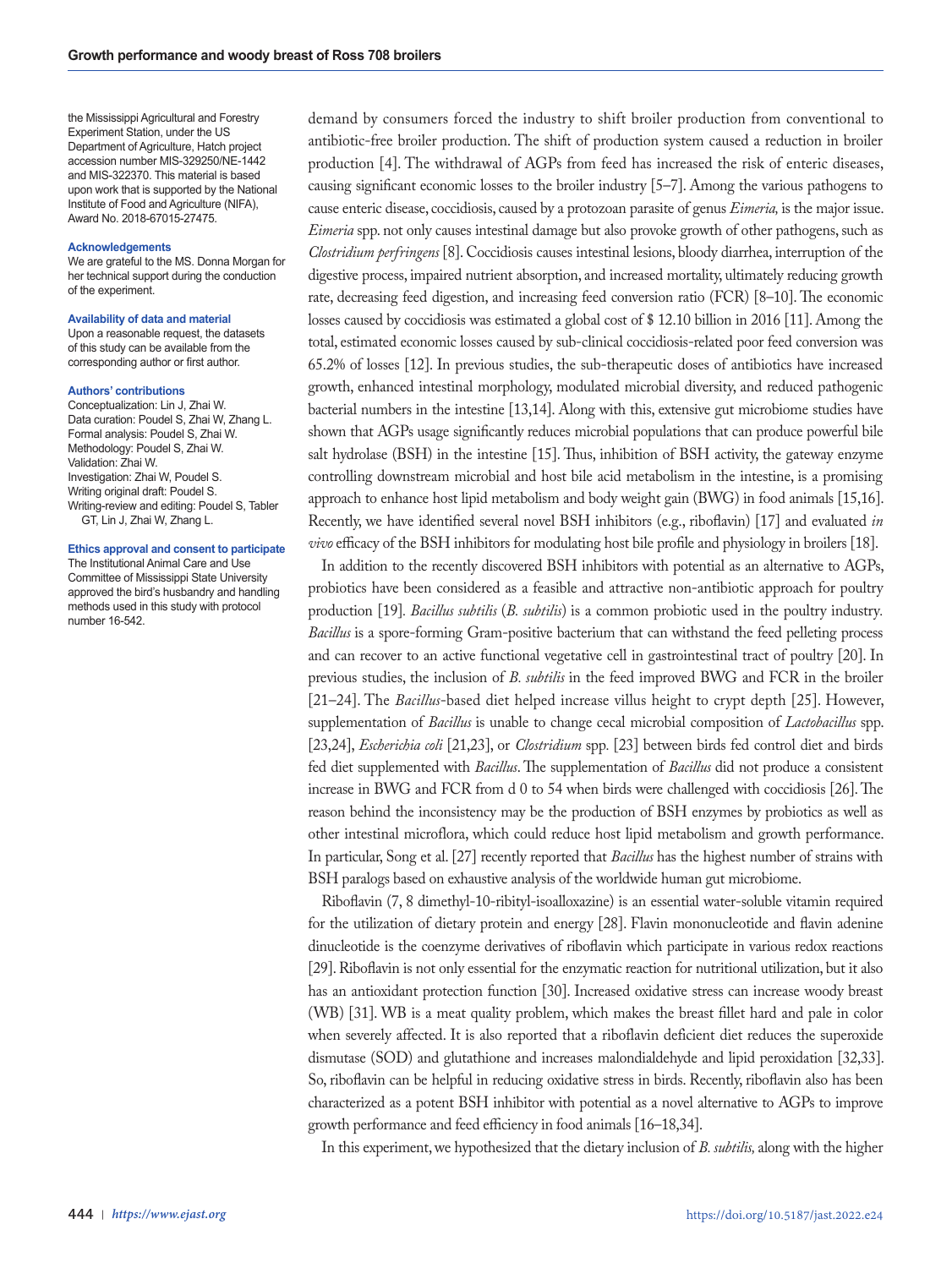doses of riboflavin, could enhance the growth performance and reduce WB incidence in broilers experimentally induced with coccidiosis. Therefore, the objective was to determine the effects of supplementation of *B. subtilis* and riboflavin on broilers challenged with coccidiosis pathogen on growth performance, processing yield, and WB condition.

# **MATERIALS AND METHODS**

# **Bird management**

The Institutional Animal Care and Use Committee of Mississippi State University approved the bird's husbandry and handling methods used in this study with protocol number 16-542. The experiment was conducted in an environmentally controlled house located at Mississippi State University, Poultry Research Unit. The day-old chicks were purchased from a commercial hatchery and were vaccinated against Marek's disease, Newcastle disease, and Infectious Bronchitis at the hatchery. The chicks did not receive coccidiosis vaccination. Chicks were feather-sexed upon arrival. A total of 1,248-day-old Ross 708 male broiler chicks were weighed and randomly allocated to 96-floor pens (13 birds/pen) with a stocking density of 0.084 m<sup>2</sup>/bird. Each pen was equipped with a commercial tube feeder and a nipple drinker line consisting of 3 nipple drinkers per pen. The temperature was adjusted according to the commercial temperature program of Aviagen, which was adjusted to the age of the birds. Twenty-four hours light was provided for the first 24 hours after arrival, then a 23L:1D photoperiod was provided from d 1 to 7 and 20L:4D photoperiod was provided from d 8 to 41. The birds received crumbled starter feed from d 0 to 14 and pelleted grower and finisher feed from d 14 to 28 and d 28 to 41, respectively.

# **Diet formulation**

Corn-soybean meal-based basal starter, grower, and finisher diets were formulated according to the nutrient recommendation of Ross × Ross 708, except for riboflavin [35]. Before formulating the diets, all major raw ingredients were analyzed using near-infrared spectroscopy (NIR system, model: XDS-XM-1100 series, FOSS, Hilleröd, Sweden), and a commercial database (Precise Nutrition Evaluation, Adisseo, Alpharetta, GA, USA) for determination of proximate analysis, digestible amino acids, and metabolizable energy values. The feed was formulated using least-cost software from Creative Formulation Concepts, Educational version LLC (Pierz, MN, USA). Except for riboflavin and *B. subtilis*, all the raw ingredients were first mixed in a vertical screw mixer. Different levels of riboflavin and *B. subtilis* were mixed according to the treatments in 25-lb mixers first and then mixed in a batch using a 2-ton capacity horizontal ribbon mixer. The diet was then pelleted, cooled in the vertical cooler, and sacked off into properly labeled bags. The starter diet was crumbled after pelleting, and grower and finisher diets were pelleted.

# **Experimental design and dietary treatments**

Ninety-six experimental units (floor pens) were divided into 8 blocks (served as replicates) based on location in the house. Twelve different treatments were randomly assigned to the experimental unit within each block. The treatment design consisted of a three-factor  $3 \times 2 \times 2$  factorial arrangement. Three levels of riboflavin (Lutavit<sup>R</sup> Riboflavin SG 80, BASF, Ludwigshafen, Germany) 0.75, 6.6 (recommended), and 20 ppm, were added to the basal diet (Table 1). Different doses of riboflavin for this study were chosen based on the previous dosimetric study [36]. Diet with or without *Bacillus subtilis* PB6 (CLOSTAT<sup>®</sup> Dry, Kemin Industries, Iowa, USA) at the rate of 1.1 × 10<sup>8</sup> CFU/kg of diet was prepared. The viable plate count was conducted as described by [37]. A selective agar Mannitol yolk polymyxin agar was used to enumerate *B. subtilis.* Actual plate count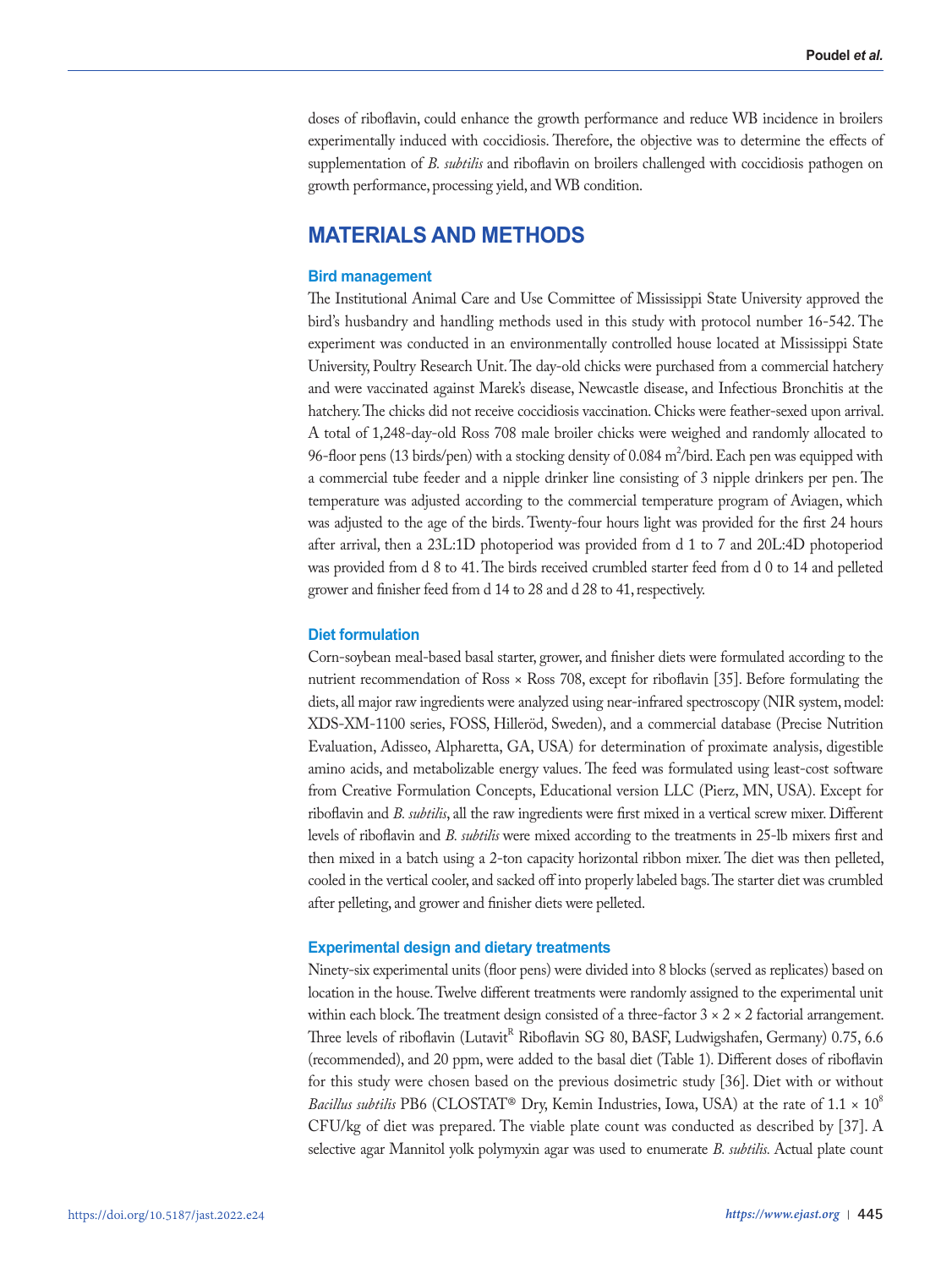| Ingredients <sup>1)</sup> (%)          | <b>Starter</b> | <b>Grower</b> | <b>Finisher</b> |
|----------------------------------------|----------------|---------------|-----------------|
|                                        | $d$ 0-14       | d 14-28       | d 28-41         |
| Yellow corn                            | 60.50          | 62.61         | 68.24           |
| Soybean meal                           | 32.13          | 29.50         | 23.70           |
| Choline chloride                       | 0.01           | 0.01          | 0.01            |
| Dicalcium phosphate                    | 2.29           | 2.08          | 1.83            |
| Limestone                              | 1.27           | 1.14          | 1.06            |
| Salt                                   | 0.33           | 0.33          | 0.33            |
| $Premix^{2)}$                          | 0.25           | 0.25          | 0.25            |
| L-Lysine HCI                           | 0.43           | 0.35          | 0.35            |
| DL-Methionine                          | 0.40           | 0.35          | 0.32            |
| L-Threonine                            | 0.17           | 0.12          | 0.10            |
| Sodium bicarbonate                     | 0.002          | 0.002         | 0.002           |
| Soybean oil                            | 2.21           | 3.26          | 3.80            |
| Sand <sup>3)</sup>                     |                |               |                 |
| Calculated composition <sup>4)</sup>   |                |               |                 |
| CP (%)                                 | 20.30          | 19.12         | 16.92           |
| Ca (%)                                 | 0.96           | 0.87          | 0.78            |
| ME (kcal/kg)                           | 3000           | 3099          | 3196            |
| Digestible lysine (%)                  | 1.28           | 1.15          | 1.02            |
| Digestible methionine (%)              | 0.71           | 0.64          | 0.59            |
| Digestible total sulfer amino acid (%) | 0.95           | 0.87          | 0.80            |
| Digestible threonine (%)               | 0.86           | 0.77          | 0.68            |
| Riboflavin (ppm)                       | 1.477          | 1.433         | 1.344           |
| Choline chloride (ppm)                 | 771            | 725.75        | 680.4           |
| P available (%)                        | 0.48           | 0.44          | 0.39            |
| Sodium (%)                             | 0.16           | 0.16          | 0.16            |
| Potassium (%)                          | 0.80           | 0.76          | 0.67            |
| Chloride (%)                           | 0.20           | 0.20          | 0.20            |

**Table 1. Feed ingredients composition and calculated nutrient contents of a basal diet for periods of starter (d 0–14), grower (d 14–28), and finisher (d 28–41) feeding phases**

<sup>1)</sup>Ingredient nutrient compositions were analyzed before formulating the diet.

<sup>2)</sup>Premix provided the following per kilogram of finished diet: retinal acetate, 2.654 μg; cholecalciferol, 110 μg; DL-α-tocopherol acetate, 9.9 mg; menadione, 0.9 mg; vitamin B<sub>12</sub>, 0.01 mg; folic acid, 0.6 μg; choline, 379 mg; D-pantothenic acid, 8.8 mg; riboflavin, 5.0 mg; niacin, 33 mg; thiamine, 1.0 mg; D-biotin, 0.1 mg; pyridoxine, 0.9 mg; ethoxyquin, 28 mg; manganese, 55 mg; zinc, 50 mg; iron, 28 mg; copper, 4 mg; iodine, 0.5 mg; selenium, 0.1 mg.

<sup>3)</sup>Experimental additives commercial probiotics *Bacillus subtilis* PB6 1.1 × 10<sup>8</sup> CFU/kg of finished feed, and riboflavin at 0.00075 g/kg, 0.0066 g/kg, 0.020 g/kg were added and replacement of sand on diet without these additives.

<sup>4)</sup>Nutrient contents were calculated on a dry matter basis.

verified viable 4.1 × 10<sup>/</sup>–1.5 × 10<sup>8</sup> CFU /kg in the finished feed. The third factor was a *Eimeria* spp. challenge to the birds. To induce coccidiosis, on d 14 the birds belonging to challenge groups were orally gavaged with the 20× doses of commercial vaccine (COCCIVAC®-B52, Merck Animal Health, Omaha, NE, USA) consisting of five different strains of *Eimeria: E. acervulina*, *E. maxima, E maxima MFP, E. mivati,* and *E. tenella* in 1ml of sterilized distilled water [38]. Birds belonging to non-challenged groups were orally gavaged with 1 mL of sterilized distilled water. In order to verify that the coccidial challenge was successful, the coccidial lesion was scored and reported in a companion study [39]. Scoring was conducted according to modified methods described by Conway and Elizabeth McKenzie [9], which is based on scores ranging from 0 (no gross lesion), 1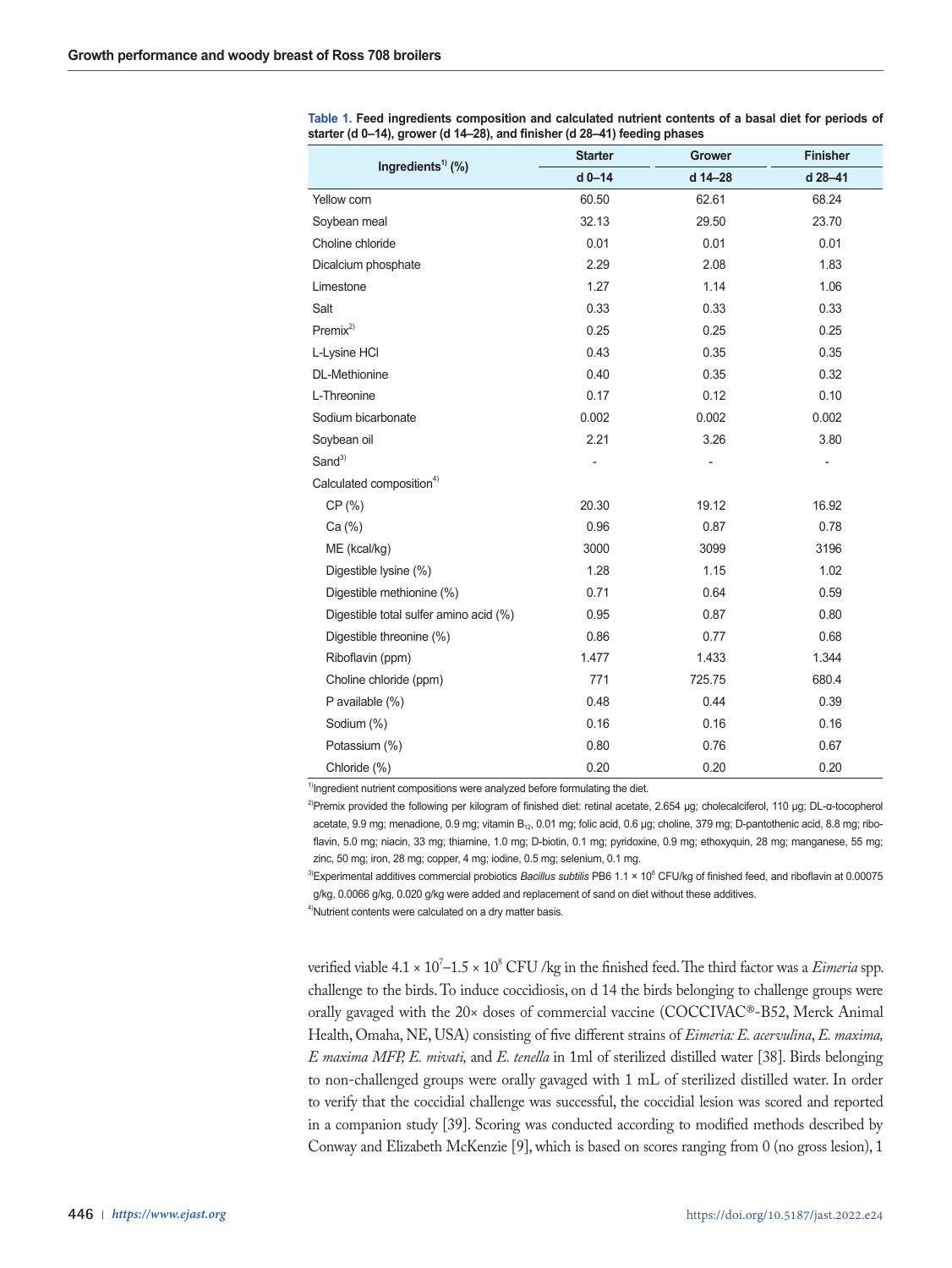(0 to 4 petechiae on serosa per cm<sup>2</sup>), 2 (4 to 10 petechiae on serosa per cm<sup>2</sup>), and 3 (10 to numerous petechiae on serosa per cm<sup>2</sup>).

# **Growth performance**

Body weight (BW) was determined on d 0, 14, 28, 35, and 41. The average BW of birds was calculated by dividing the pen weights by number of birds present in each pen. The average BW, and BWG were calculated during each period. Growth rate was calculated by dividing the BWG between intervals by average BW at the initial age. Mortality and mortality weight were recorded daily. Feed intake (FI) was measured on d 14, 28, 35, and 41 and was corrected for mortality.

### **Processing measurement**

Five broilers per pen were randomly selected, weighed, tagged, and cooped on d 41. After 16 hours of feed withdrawal, birds were processed in a small-scale commercial-type processing plant capable of processing 1,080 birds per hour. Hot carcass and fat pad weights were measured immediately after processing. The carcasses were chilled for 4 hours and then manually deboned. The weights of the wing, thigh, drumstick, breast (pectoralis major), and tender (pectoralis minor) were recorded.

# **Woody breast scoring**

The WB scoring was performed on birds selected for intestinal lesion scoring on d 36 (birds were euthanized using  $CO<sub>2</sub>$  asphyxiation) and processed birds on d 42. Palpation was done in skinless breast muscle. The WB scoring was done following the modified palpation technique rather than the visual scoring technique [40]. The scoring was done on a scale of 0 to 3; muscle with no hardness was considered as normal and scored 0; muscle with slight hardness mainly on the cranial part of breast muscle was considered as slight WB and scored 1; muscle with a moderate hardness on the cranial part and slight hardness throughout the caudal portion was scored 2, and muscle with severe hardness throughout the whole fillet was scored as WB score 3.

## **Blood sample collection**

Blood samples were collected from the brachial vein in tubes without anticoagulants on d 35; birds selected for blood sample collection were later used for sampling and WB scoring in d 36. After allowing the blood to clot (2 h period), samples were centrifuged (Beckman Coulter, Inc., model J-6B) at 3,424 × g (3,500 rpm) for 20 minutes at 4℃ to extract serum. Collected serum samples were stored in a −80℃ freezer until further analysis was performed. The serum was used to determine serum SOD activity using Superoxide Dismutase Assay Kit (Item no. 706002, Cayman chemicals, Ann Arbor, MI, USA). Along with the collection of the serum, the blood smear was prepared at the time of blood collection and stained with the Giemsa stain. The Heterophils and lymphocytes present in the blood smear were counted to determine the heterophil: lymphocyte (H:L) ratio.

## **Statistical analysis**

A randomized complete block design with factors of 3 × 2 × 2 (riboflavin × *B. subtilis* × coccidiosis) as the fixed effects and eight replicating blocks were used as a random effect. As for the *Eimeria* spp. challenge, the third factor of the treatment was applied only after the d 14, data collected before d 14, when the *Eimeria* spp. challenge was applied, were analyzed using a 2-way ANOVA. The data after d 14 were analyzed using 3-way ANOVA in the PROC GLM procedure of SAS version 9.4 [41]. The significance level was set at ( $p \le 0.05$ ). If the main effects or interaction effects among the treatments were significant, then Fisher's least significant difference test was conducted to separate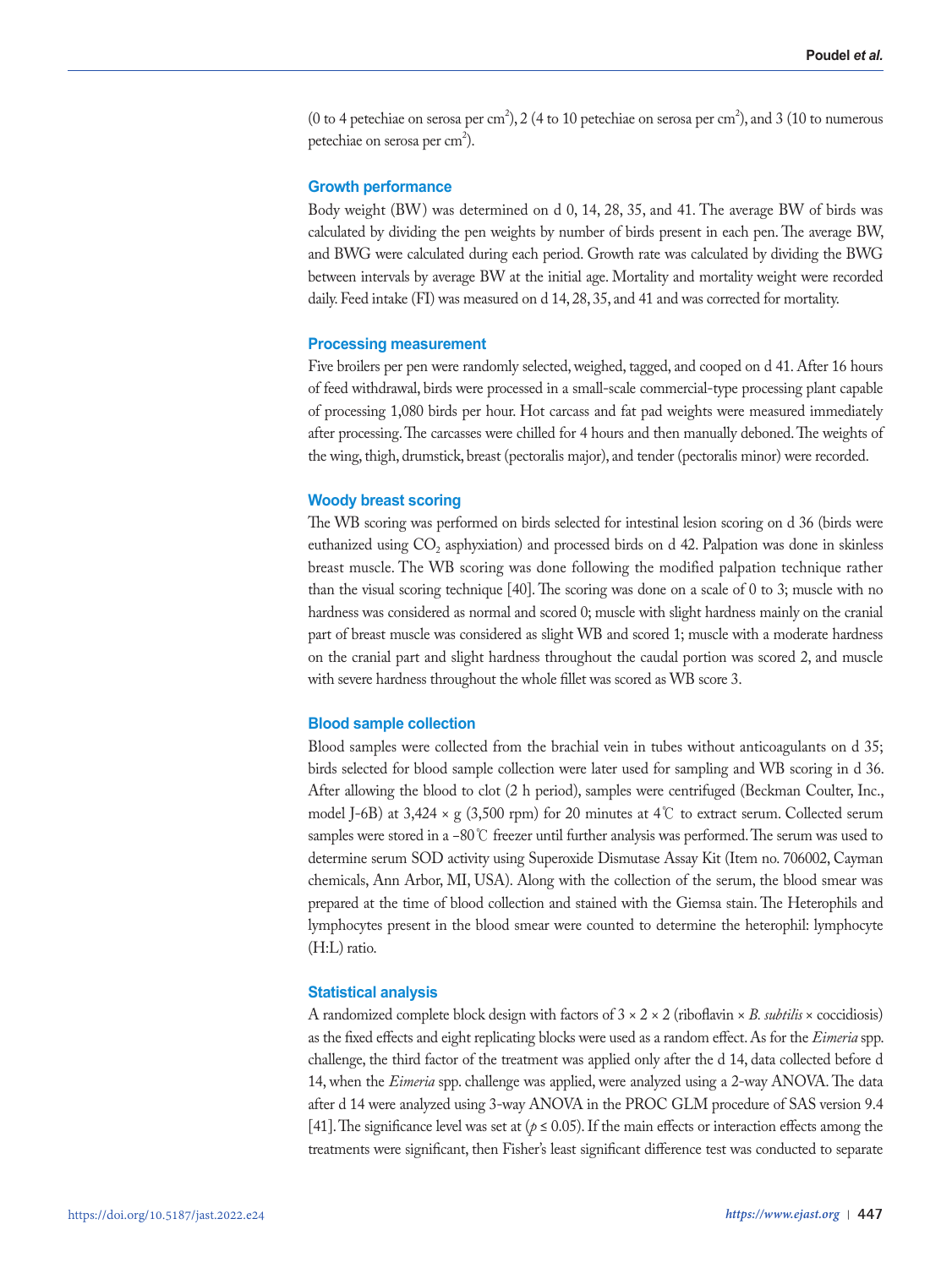the means. The categorical data of the WB score were converted to the percentage of birds with the WB and the data were analyzed as the quantitative data for each of the categories using the Proc GLM procedure of SAS 9.4 [41]. Spearman partial correlation was used to analyze the relationship between the H:L ratio and serum SOD with WB and WB score with live BW, carcass weight (CW), and breast weight.

# **RESULTS**

# **Growth performance**

# *Body weight*

Supplementation of the different doses of riboflavin and *B. subtilis* did not affect the BW on d 14 (Table 2). The *Eimeria* spp. challenge reduced BW of birds on d 28 ( $p < 0.0001$ ), d 35 ( $p < 0.0001$ ), and d 41 (*p =* 0.004; Table 3).

# *Body weight gain*

The BWG was not significantly affected by dietary treatment of riboflavin and *B. subtilis* during the starter phase d 0 to 14 (Table 2). *Eimeria* spp. challenge reduced BWG on d 14 to 28 (*p <* 0.0001) but increased BWG during d 28 to 35 (*p =* 0.001). Between d 35 and d 41, *Eimeria* spp. challenge increased BWG when birds were fed riboflavin at 6.6 ppm (*p =* 0.009). However, overall BWG was lower in challenged birds during d 0 to 41 (*p =* 0.004; Table 3).

# *Feed intake*

Dietary supplementation of riboflavin and *B. subtilis* did not affect FI on d 0 to 14 (Table 2). The *Eimeria* spp. challenge reduced the FI between d 14 and d 28 (*p <* 0.0001), after d 28, FI was not affected by *Eimeria* s*p*p. challenge, i.e., there was no difference in FI on challenged and non-challenged birds on d 28 to 35 (*p =* 0.076), d 35 to 41 (*p=* 0.304), and overall FI d 0 to 41 (*p =* 0.056). Riboflavin supplementation did not reduce FI in other phases except for d 28 to 35 (*p =* 0.020). Riboflavin supplemented at 20 ppm of the basal diet reduced FI compared to birds

| <b>Riboflavin</b>                          | <b>Bacillus</b> |                | Body weight (g) | BWG (g)  | <b>FCR</b> | FI(g)    | Mortality% |
|--------------------------------------------|-----------------|----------------|-----------------|----------|------------|----------|------------|
|                                            |                 | d <sub>0</sub> | d 14            | $d$ 0-14 | $d$ 0-14   | $d$ 0-14 | $d$ 0-14   |
| 0.75                                       |                 | 40.1           | 339             | 299      | 1.408      | 424      | 1.92       |
| 6.6                                        |                 | 40.0           | 340             | 300      | 1.405      | 429      | 3.79       |
| 20                                         |                 | 40.3           | 339             | 299      | 1.405      | 422      | 2.40       |
| SEM <sup>1</sup>                           |                 | 0.15           | 3.56            | 3.52     | 0.0072     | 4.84     | 0.850      |
|                                            |                 |                |                 |          |            |          |            |
|                                            | No              | 40.0           | 342             | 302      | 1.406      | 430      | 3.45       |
|                                            | Yes             | 40.2           | 337             | 297      | 1.405      | 420      | 1.96       |
|                                            | <b>SEM</b>      | 0.12           | 2.90            | 2.88     | 0.0059     | 3.95     | 0.694      |
| p-value                                    |                 |                |                 |          |            |          |            |
| Riboflavin                                 |                 | 0.479          | 0.976           | 0.965    | 0.951      | 0.568    | 0.233      |
| <b>Bacillus</b>                            |                 | 0.202          | 0.256           | 0.230    | 0.951      | 0.063    | 0.106      |
| Riboflavin $\times$ Bacillus <sup>2)</sup> |                 | 0.696          | 0.092           | 0.087    | 0.917      | 0.158    | 0.497      |

**Table 2. The growth performance of male broilers fed riboflavin and** *Bacillus subtilis* **from d 0–14**

 $^{1)}n = 8$ 

<sup>2)</sup>Means of non-significant interaction is not listed.

BWG, body weight gain; FCR, feed conversion ratio; FI, feed intake.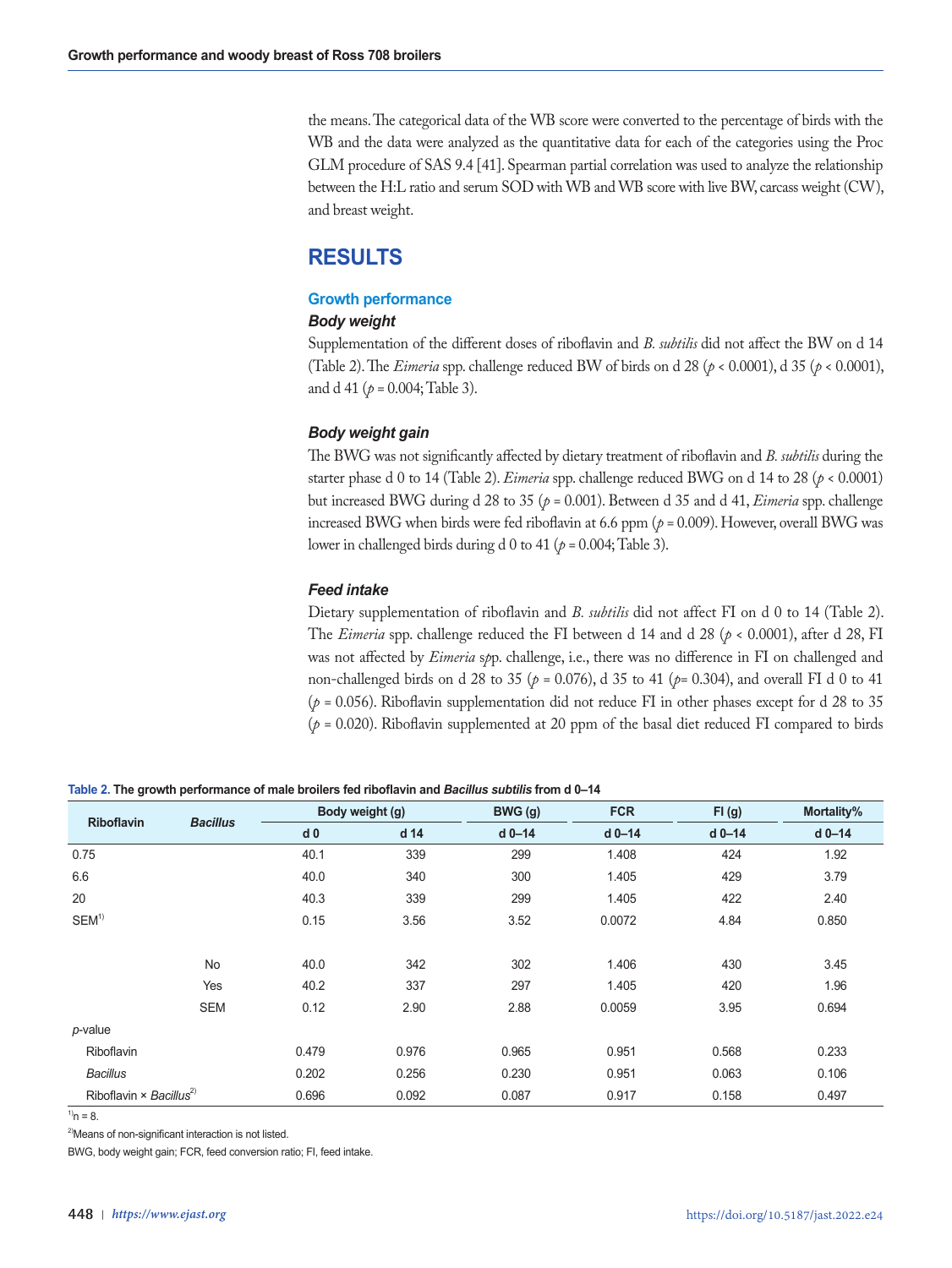| Table 3. The body weight, body weight gain, feed conversion ratio and feed intake of Ross 708 male broilers fed riboflavin and <i>Bacillus subtilis</i> and challenged with coccidiosis from d 14–41 |                   |                 |                   |            |                    |                       |                    |                   |           |                |                        |         |              |                  |                |             |
|------------------------------------------------------------------------------------------------------------------------------------------------------------------------------------------------------|-------------------|-----------------|-------------------|------------|--------------------|-----------------------|--------------------|-------------------|-----------|----------------|------------------------|---------|--------------|------------------|----------------|-------------|
|                                                                                                                                                                                                      |                   |                 | Body weight (kg)  |            |                    | Body weight gain (kg) |                    |                   |           |                | Feed conversion ratio  |         |              | Feed intake (kg) |                |             |
| <b>Bacillus</b><br>Riboflavin                                                                                                                                                                        | Coccidiosis       | d <sub>28</sub> | d <sub>35</sub>   | d41        | $d$ 14-28          | $28 - 35$<br>ಕ        | $35 - 41$<br>ರ     | $0 - 41$<br>ರ     | $d + 28$  | $28 - 35$<br>ರ | $35 - 41$<br>ರ         | $d0-41$ | $d$ 14 $-28$ | $d28 - 35$       | $35 - 41$<br>ರ | $d0-41$     |
| 0.75                                                                                                                                                                                                 |                   | 1.34            | 2.05              | 2.73       | 1.003              | 0.702                 | 0.685              | 2.69              | 1.510     | 1.725          | 1.789                  | 1.611   | 1.52         | $1.208^a$        | 1.226          | 4.384       |
| 6.6                                                                                                                                                                                                  |                   | 1.33            | 2.03              | 2.68       | 0.987              | 0.700                 | 0.653              | 2.64              | 1.524     | 1.722          | 1.806                  | 1.615   | 1.521        | $1.198^{a}$      | 1.182          | 4.329       |
| 20                                                                                                                                                                                                   |                   | 1.34            | 2.03              | 2.71       | 1.003              | 0.688                 | 0.678              | 2.67              | 1.518     | 1.699          | 1.775                  | 1.603   | 1.520        | $1.165^{b}$      | 1.222          | 4.328       |
| SEM <sup>1)</sup>                                                                                                                                                                                    |                   | 0.011           | 0.015             | 0.018      | 0.0097             | 0.0081                | 0.0093             | 0.019             | 0.0030    | 0.0110         | 0.0150                 | 0.0180  | 0.0130       | 0.0109           | 0.0166         | 0.0296      |
| $\tilde{z}$                                                                                                                                                                                          |                   | 1.35            | 2.05              | 2.72       | 1.007              | 0.698                 | 0.675              | 2.68              | 1.518     | 1.716          | 1.805                  | 1.615   | 1.535        | 1.194            | 1.225          | $4.384^{a}$ |
| Yes                                                                                                                                                                                                  |                   | 1.33            | 2.02              | 2.69       | 0.989              | 0.695                 | 0.669              | 2.65              | 1.517     | 1.714          | 1.775                  | 1.604   | 1.510        | 1.187            | 1.194          | $4.310^{b}$ |
| SEM                                                                                                                                                                                                  |                   | 0.009           | 0.012             | 0.015      | 0.0080             | 0.0066                | 0.0077             | 0.016             | 0.0081    | 0.0128         | 0.0210                 | 0.0053  | 0.0107       | 0.0090           | 0.0130         | 0.0242      |
|                                                                                                                                                                                                      | challenge<br>Nor- | $1.39^{a}$      | 2.08 <sup>a</sup> | $2.73^{a}$ | 1.063 <sup>a</sup> | $0.680^{b}$           | 0.657              | 2.70 <sup>a</sup> | $1.477^b$ | $1.742^a$      | 1.801                  | 1.603   | $1.575^a$    | 1.179            | 1.200          | 4.380       |
|                                                                                                                                                                                                      | Challenge         | $1.27^{b}$      | $1.98^{b}$        | $2.67^{b}$ | $0.932^{b}$        | $0.712^{a}$           | 0.686              | 2.63 <sup>b</sup> | $1.557^a$ | $1.687^{b}$    | 1.784                  | 1.616   | $1.468^{b}$  | 1.202            | 1.220          | 4.314       |
|                                                                                                                                                                                                      | SEM               | 0.010           | 0.012             | 015<br>Õ   | 0.0078             | 0.0066                | 0.0077             | 0.015             | 0.0082    | 0.0167         | 0.0240                 | 0.0050  | 0.0105       | 0.0104           | 0.0148         | 0.0242      |
| Riboflavin × Coccidiosis                                                                                                                                                                             |                   |                 |                   |            |                    |                       |                    |                   |           |                |                        |         |              |                  |                |             |
| 0.75                                                                                                                                                                                                 | challenge<br>Non- | 1.43            | 2.11              | 78<br>N    | 1.085              | 0.687                 | 0.668 <sup>a</sup> | 2.74              | 1.468     | 1.748          | $1.852^{a}$            | 1.612   | 1.596        | 1.196            | 1.239          | 4.457       |
| 0.75                                                                                                                                                                                                 | Challenge         | 1.26            | 1.98              | 2.68       | 0.922              | 0.717                 | $0.700^{a}$        | 2.64              | 1.551     | 1.702          | $1.724^{\circ}$        | 1.610   | 1.457        | 1.220            | 1.214          | 4.311       |
| 6.6                                                                                                                                                                                                  | challenge<br>Non- | 1.38            | 2.07              | 69         | 1.046              | 0.692                 | $0.618^{b}$        | 2.65              | 1.484     | 1.730          | $1.835^{ab}$           | 1.606   | 1.564        | 1,184            | 1117           | 4.318       |
| 6.6                                                                                                                                                                                                  | Challenge         | 1.28            | 1.99              | 2.67       | 0.929              | 0.707                 | $0.687^{a}$        | 2.63              | 1.565     | 1.713          | $1.775$ <sup>abc</sup> | 1.624   | 1.478        | 1.212            | 1.217          | 4.340       |
| 20                                                                                                                                                                                                   | challenge<br>Non- | 1.40            | 2.06              | 2.75       | 1.060              | 0.663                 | 0.686ª             | 2.71              | 1.480     | 1.750          | $1.727^{bc}$           | 1.591   | 1.568        | 1.157            | 1.215          | 4.365       |
| $\overline{20}$                                                                                                                                                                                      | Challenge         | 1.29            | 2.00              | 2.67       | 0.945              | 0.713                 | $0.670^{a}$        | 2.63              | 1.556     | 1.648          | $1.823$ <sup>abc</sup> | 1.615   | 1.472        | 1.173            | 1.228          | 4.290       |
| SEM                                                                                                                                                                                                  |                   | 0.016           | 0.021             | 0.026      | 0.0137             | 0.0114                | 0.0132             | 0.022             | 0.0140    | 0.0223         | 0.3700                 | 0.0089  | 0.0183       | 0.0155           | 0.0230         | 0.0419      |
| p-value                                                                                                                                                                                              |                   |                 |                   |            |                    |                       |                    |                   |           |                |                        |         |              |                  |                |             |
| Riboflavin                                                                                                                                                                                           |                   | 0.532           | 0.660             | 0.186      | 0.436              | 0.418                 | 0.048              | 0.187             | 0.597     | 0.442          | 0.727                  | 0.402   | 0.924        | 0.020            | 0.121          | 0.306       |
| <b>Bacillus</b>                                                                                                                                                                                      |                   | 0.079           | 0.142             | 0.142      | 0.114              | 0.763                 | 0.549              | 0.140             | 0.976     | 0.909          | 0.070                  | 0.152   | 0.101        | 0.585            | 0.106          | 0.034       |
| Coccidiosis                                                                                                                                                                                          |                   | 0001            | 0001              | 0.004      | .0001              | 0.001                 | 0.011              | 0.004             | .0001     | 0.004          | 0.328                  | 0.075   | .0001        | 0.076            | 0.304          | 0.056       |
| Riboflavin × Bacillus <sup>2)</sup>                                                                                                                                                                  |                   | 0.607           | 0.872             | 0.665      | 0.871              | 0.906                 | 0.433              | 0.667             | 0.291     | 0.856          | 0.107                  | 0.554   | 0.768        | 0.996            | 0.915          | 0.910       |
| Riboflavin × Coccidiosis                                                                                                                                                                             |                   | 0.098           | 0.190             | 0.239      | 0.149              | 0.334                 | 0.009              | 0.239             | 0.965     | 0.165          | 0.013                  | 0.333   | 0.307        | 0.931            | 0.130          | 0.143       |
| Bacillus × Coccidiosis <sup>2)</sup>                                                                                                                                                                 |                   | 0.356           | 0.685             | 0.992      | 0.276              | 0.621                 | 0.504              | 0.988             | 0.308     | 0.339          | 0.362                  | 0.858   | 0.678        | 0.085            | 0.451          | 0.979       |
| Riboflavin × Bacillus × Coccidiosis <sup>2)</sup>                                                                                                                                                    |                   | 0.305           | 0.627             | 0.640      | 0.305              | 0.379                 | 0.916              | 0.635             | 0.234     | 0.639          | 0.790                  | 0.177   | 0.400        | 0.194            | 0.581          | 0.337       |
| $\frac{8}{1}$<br>۴,                                                                                                                                                                                  |                   |                 |                   |            |                    |                       |                    |                   |           |                |                        |         |              |                  |                |             |

ື n = ε.<br><sup>2</sup>Means of non-significant interactions are not listed.<br><sup>a⇔</sup>Means in a column not sharing a common superscript are different (ρ < 0.05). 2)Means of non-significant interactions are not listed. a–cMeans in a column not sharing a common superscript are different (*p* < 0.05).

 $\mathbf{r}$ 

 $\mathbf{r}$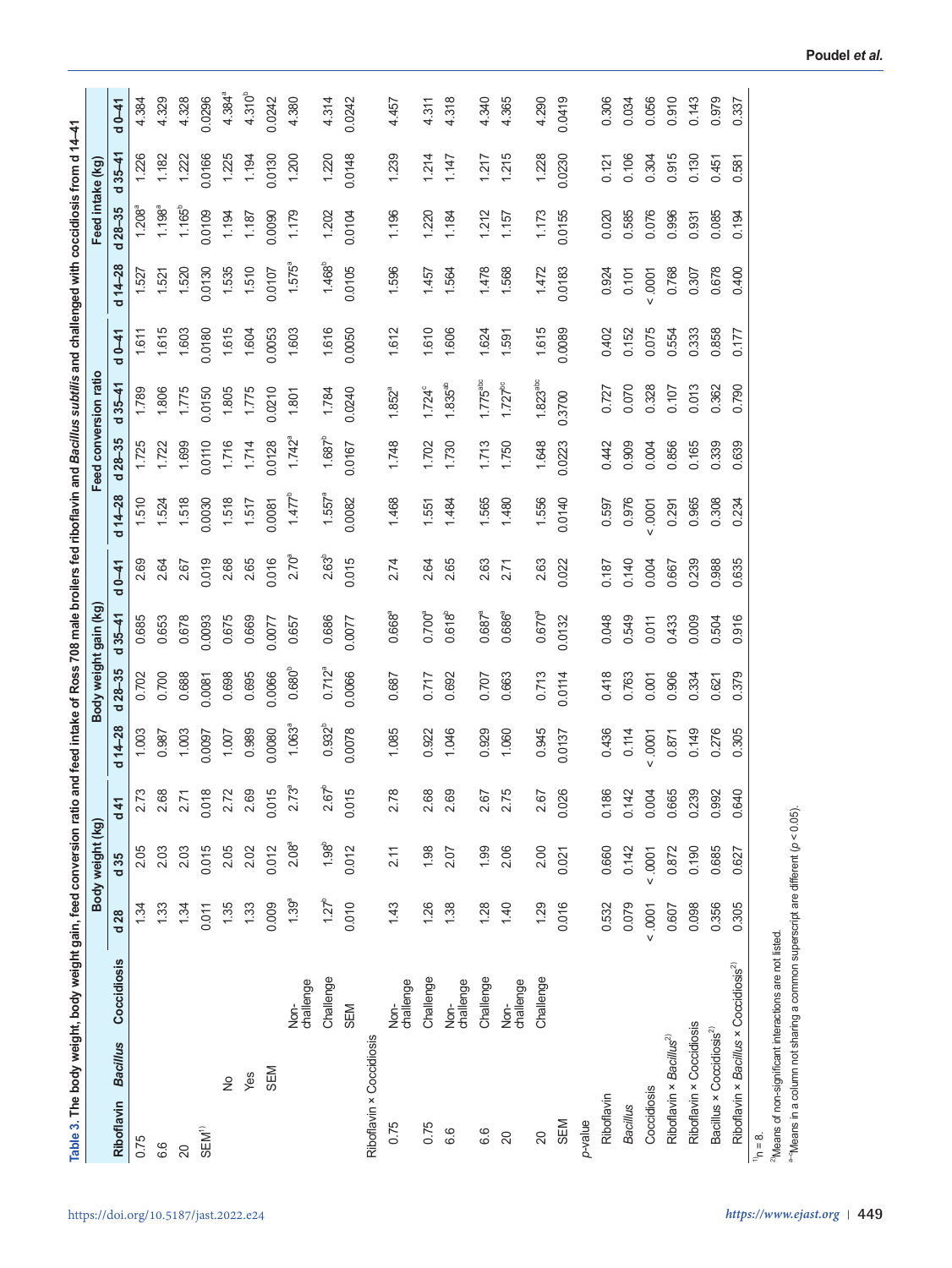supplemented with 0.75 and 6.6 ppm riboflavin between d 28 to 35 ( $p = 0.020$ ). Although, the inclusion of *B. subtilis* in the feed did not affect FI during the different phases of growth, i.e., d 14 to 28 (*p=* 0.101), d 28 to 35 (*p =* 0.585), and d 35 to 41 (*p =* 0.106), overall FI d 0 to 41 was reduced by supplementation of *B. subtilis* ( $p = 0.034$ ; Table 3).

# *Feed conversion ratio*

After the *Eimeria* spp. challenge on d 14, the challenge increased FCR during the growth phase of d 14 to 28 (*p <* 0.0001), but FCR was reduced in the challenged birds on d 28 to 35 (*P =* 0.004). As the days progressed, the challenge did not affect the FCR of birds, i.e., there was no significant difference between challenged and non-challenged birds on d 35 to 41 (*p =* 0.328) and overall FCR d 0 to 41 (*p =* 0.075). The interaction of riboflavin and *Eimeria* spp. challenge affected the FCR on d 35 to 41, and *Eimeria* spp. challenge reduced FCR on d 35 to 41 when birds were fed riboflavin at 0.75 ppm (*p =* 0.013; Table 3).

# **Processing carcass yield and abdominal fat pat**

## *Absolute weight*

There was no 3-factor interaction effect of dietary additives and *Eimeria* spp. challenge on the processing yield. There was no difference in BW of processed birds by any of the treatments. The supplementation of *B. subtilis* reduced the CW ( $p = 0.024$ ) and drumstick weights ( $p = 0.041$ ). However, *Eimeria* spp. challenge increased fat pad weight (*p* = 0.024) and decreased tender weight (*p =* 0.008). The riboflavin and *B. subtilis* interactively affected breast weight (*p =* 0.005). For birds fed riboflavin at 0.75 ppm, supplementation of *B. subtilis* reduced breast meat weight (Table 4).

# *Relative weight*

*Eimeria* spp. challenge increased the relative fat pad weight to BW in comparison to that of non-challenged birds ( $p = 0.045$ ). The relative thighs to CW were interactively affected by the riboflavin and *B. subtilis*. On birds fed riboflavin at the rate of 6.6 ppm and 20 ppm, *B. subtilis*  supplementation reduced relative thighs to CW  $(p = 0.024;$  Table 4).

# **Woody breast condition**

*Eimeria* spp. challenge reduced the normal breast percentage (*p =* 0.009) and increased slight WB condition and presence of WB condition ( $p = 0.040$ ,  $p = 0.009$ , respectively) compared to that of non-challenged birds. Riboflavin and *B. subtilis* interactively affected the normal breast percentage  $(p = 0.004)$ . *B. subtilis* supplementation increased the percentage of normal breast when birds were fed riboflavin at 0.75 ppm. However, for birds fed riboflavin at 6.6 ppm, *B. subtilis* supplementation reduced the percentage of normal breast*.* Increasing the doses of riboflavin supplementation in the diet could not increase the percentage of normal breast (*p =* 0.872) or decrease the percentage of slight WB ( $p = 0.720$ ), percentage of moderate WB ( $p = 0.876$ ), and percentage of severe WB ( $p =$ 0.822; Table 5).

WB score was positively correlated with live BW ( $r = 0.350$ ,  $\rho < 0.0001$ ), CW ( $r = 0.434$ ,  $\rho <$ *0*.0001), breast weight (r = 0.522, *p* < 0.0001).

# **Mortality**

The mortality was not affected by different levels of riboflavin and *B. subtilis* up to d 14. Although the birds were challenged with *Eimeria* spp. on d 14, there was no significant increase in mortality between challenged birds and non-challenged birds in the growth phase of d 14 to 28 (*p =* 0.313), d 28 to 35 (*p =* 0.360), d 35 to 41(*p =* 0.606), and overall mortality d 0 to 41 (*p =* 0.259). However,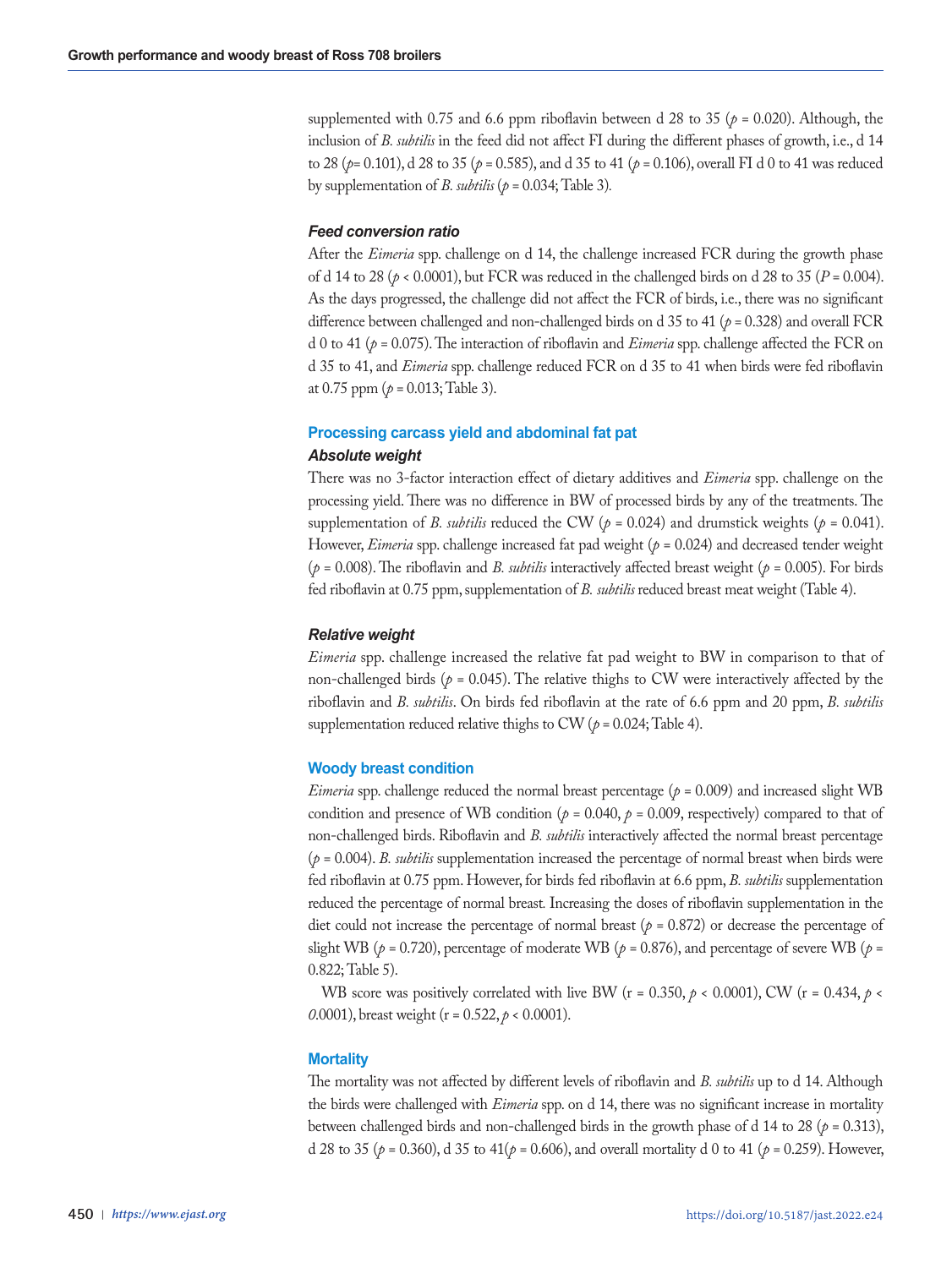Table 4. The absolute processing weight (g) of Ross 708 male broilers processed on d 42 fed riboflavin and Bacillus subflis and challenged with coccidiosis **Table 4. The absolute processing weight (g) of Ross 708 male broilers processed on d 42 fed riboflavin and** *Bacillus subtilis* **and challenged with coccidiosis** 

|                                      |                                                   |               |           |                           |            |                  | Absolute weight (g) |                           |                  |       | Weight / BW (%) |            |       | Weight / carcass weight (%) |        |                |                 |
|--------------------------------------|---------------------------------------------------|---------------|-----------|---------------------------|------------|------------------|---------------------|---------------------------|------------------|-------|-----------------|------------|-------|-----------------------------|--------|----------------|-----------------|
| Riboflavin                           | <b>Bacillus</b>                                   | Coccidiosis   | <b>MB</b> | cass<br>Car-              | Fat<br>pad | Wing             | <b>Breast</b>       | Tender                    | Drum-<br>stick   | Thigh | cass<br>Car-    | Fat<br>pad | Wing  | <b>Breast</b>               | Tender | Drum-<br>stick | Thigh           |
| 0.75                                 |                                                   |               | 2,753     | 1,903                     | 32.3       | 206              | 566                 | 112                       | 246              | 315   | 69.09           | 1.25       | 10.84 | 30.07                       | 5.92   | 12.94          | 16.51           |
| 6.6                                  |                                                   |               | 2,717     | .904                      | 31.6       | 205              | 569                 | 112                       | 244              | 309   | 69.30           | 1.26       | 10.79 | 29.90                       | 5.86   | 12.83          | 16.32           |
| $\overline{20}$                      |                                                   |               | 2,776     | ,905                      | 30.9       | 206              | 576                 | 113                       | 242              | 317   | 69.39           | 1.10       | 10.87 | 29.81                       | 5.94   | 12.72          | 6.59            |
| SEM <sup>1)</sup>                    |                                                   |               | 20.8      | 15.9                      | 0.75       | $\frac{8}{1}$    | 6.5                 | $\ddot{ }$                | 2.0              | 3.5   | 0.224           | 0.073      | 0.044 | 0.192                       | 0.050  | 0.068          | 0.109           |
|                                      | $\frac{1}{2}$                                     |               | 2,750     | $1,925^a$                 | 31.7       | 207              | 575                 | 113                       | 246ª             | 314   | 69.29           | 1.18       | 10.80 | 29.98                       | 5.87   | 12.81          | 16.59           |
|                                      | Yes                                               |               | 2,748     | <b>1,883</b> <sup>b</sup> | 31.5       | 204              | 566                 | 112                       | 241 <sup>b</sup> | 313   | 69.22           | 1.23       | 10.87 | 29.87                       | 5.95   | 12.85          | 16.37           |
|                                      | SEM                                               |               | 17.0      | 13.0                      | 0.61       | $\frac{5}{1}$    | 5.3                 | 0.9                       | $\frac{6}{1}$    | 2.9   | 0.183           | 0.060      | 0.036 | 0.157                       | 0.040  | 0.056          | 0.089           |
|                                      |                                                   | Non-challenge | 2,746     | .921                      | 30.6°      | 208              | 577                 | $114^a$                   | 245              | 315   | 69.33           | $1.12^{b}$ | 10.84 | 29.92                       | 5.95   | 12.80          | 16.52           |
|                                      |                                                   | Challenge     | 2,751     | 1,888                     | 32.6ª      | 204              | 564                 | 111 <sub>p</sub>          | 242              | 312   | 69.19           | $1.29^a$   | 10.83 | 29.93                       | 5.86   | 12.86          | 16.43           |
|                                      |                                                   | SEM           | 17.0      | 13.0                      | 0.61       | 1.5              | 5.3                 | 0.9                       | 1,6              | 2.9   | 0.183           | 0.060      | 0.036 | 0.157                       | 0.041  | 0.056          | 0.089           |
| Riboflavin × Bacillus                |                                                   |               |           |                           |            |                  |                     |                           |                  |       |                 |            |       |                             |        |                |                 |
| 0.75                                 | $\frac{1}{2}$                                     |               | 2,723     | 1,955                     | 32.3       | 210              | $585^a$             | 114                       | 250              | 316   | 69.39           | 1.14       | 10.82 | 29.88                       | 5.84   | 12.85          | $16.37^{bc}$    |
| 0.75                                 | Yes                                               |               | 2,783     | 1,852                     | 32.3       | $\overline{201}$ | 547°                | $\widetilde{\mathcal{L}}$ | 241              | 314   | 68.78           | 1.36       | 10.87 | 30.26                       | 6.01   | 13.03          | 16.65a          |
| 6.6                                  | $\stackrel{\circ}{\simeq}$                        |               | 2,729     | 1,901                     | 31.6       | 204              | $557^{bc}$          | $\widetilde{\mathcal{L}}$ | 245              | 207   | 69.02           | 28         | 10.75 | 30.00                       | 5.83   | 12.97          | $16.55^{ab}$    |
| 6.6                                  | Yes                                               |               | 2,706     | 1,908                     | 31.6       | 207              | 580 <sup>ab</sup>   | 112                       | 243              | 310   | 69.58           | 1.24       | 10.84 | 29.79                       | 5.89   | 12.75          | $16.10^{\circ}$ |
| $\overline{20}$                      | $\frac{1}{2}$                                     |               | 2,797     | 1,920                     | 31.2       | 208              | 582 <sup>ab</sup>   | 114                       | 243              | 320   | 69.46           | 1.11       | 10.84 | 30.06                       | 5.94   | 12.68          | $16.84^a$       |
| 20                                   | Yes                                               |               | 2,754     | 1,890                     | 30.6       | 205              | 571 <sub>abc</sub>  | 112                       | 241              | 315   | 69.31           | 1.10       | 10.89 | 29.56                       | 5.94   | 12.76          | $16.35^{po}$    |
| SEM                                  |                                                   |               | 29.5      | 22.5                      | 1.05       | 2.6              | 9.2                 | $\frac{6}{1}$             | 2.8              | 5.0   | 0.317           | 0.103      | 0.062 | 0.272                       | 0.070  | 0.096          | 0.153           |
| p-value                              |                                                   |               |           |                           |            |                  |                     |                           |                  |       |                 |            |       |                             |        |                |                 |
| Riboflavin                           |                                                   |               | 0.144     | 0.995                     | 0.427      | 0.918            | 0.539               | 0.613                     | 0.390            | 0.204 | 0.621           | 0.245      | 0.481 | 0.621                       | 0.523  | 0.076          | 0.204           |
| Bacillus                             |                                                   |               | 0.947     | 0.024                     | 0.834      | 0.144            | 0.260               | 0.284                     | 0.041            | 0.724 | 0.792           | 0.507      | 0.212 | 0.631                       | 0.195  | 0.674          | 0.085           |
| Coccidiosis                          |                                                   |               | 0.822     | 0.074                     | 0.024      | 0.052            | 0.078               | 0.008                     | 0.145            | 0.525 | 0.583           | 0.045      | 0.863 | 0.955                       | 0.128  | 0.508          | 0.492           |
| Riboflavin × Bacillus                |                                                   |               | 0.189     | 0.053                     | 0.940      | 0.116            | 0.005               | 0.367                     | 0.313            | 0.719 | 0.181           | 0.375      | 0.953 | 0.260                       | 0.496  | 0.209          | 0.024           |
|                                      | Riboflavin × Coccidiosis <sup>2)</sup>            |               | 0.650     | 0.198                     | 0.980      | 0.409            | 0.570               | 0.720                     | 0.606            | 0.970 | 0.118           | 0.543      | 0.876 | 0.233                       | 0.733  | 0.393          | 0.416           |
| Bacillus × Coccidiosis <sup>2)</sup> |                                                   |               | 0.541     | 0.565                     | 0.615      | 0.076            | 0.940               | 0.160                     | 0.405            | 0.362 | 0.903           | 0.930      | 0.649 | 0.863                       | 0.330  | 0.647          | 0.090           |
|                                      | Riboflavin × Bacillus × Coccidiosis <sup>2)</sup> |               | 0.693     | 0.287                     | 0.725      | 0.339            | 0.634               | 0.559                     | 0.136            | 0.847 | 0.511           | 0.104      | 0.698 | 0.125                       | 0.784  | 0.802          | 0.735           |
| $n_{\rm h} = 8.$                     |                                                   |               |           |                           |            |                  |                     |                           |                  |       |                 |            |       |                             |        |                |                 |

<sup>2</sup>Means of non-significant interactions are not listed. 2)Means of non-significant interactions are not listed.

a-Means in a column not sharing a common superscript are different (p < 0.05). a–cMeans in a column not sharing a common superscript are different (*p* < 0.05).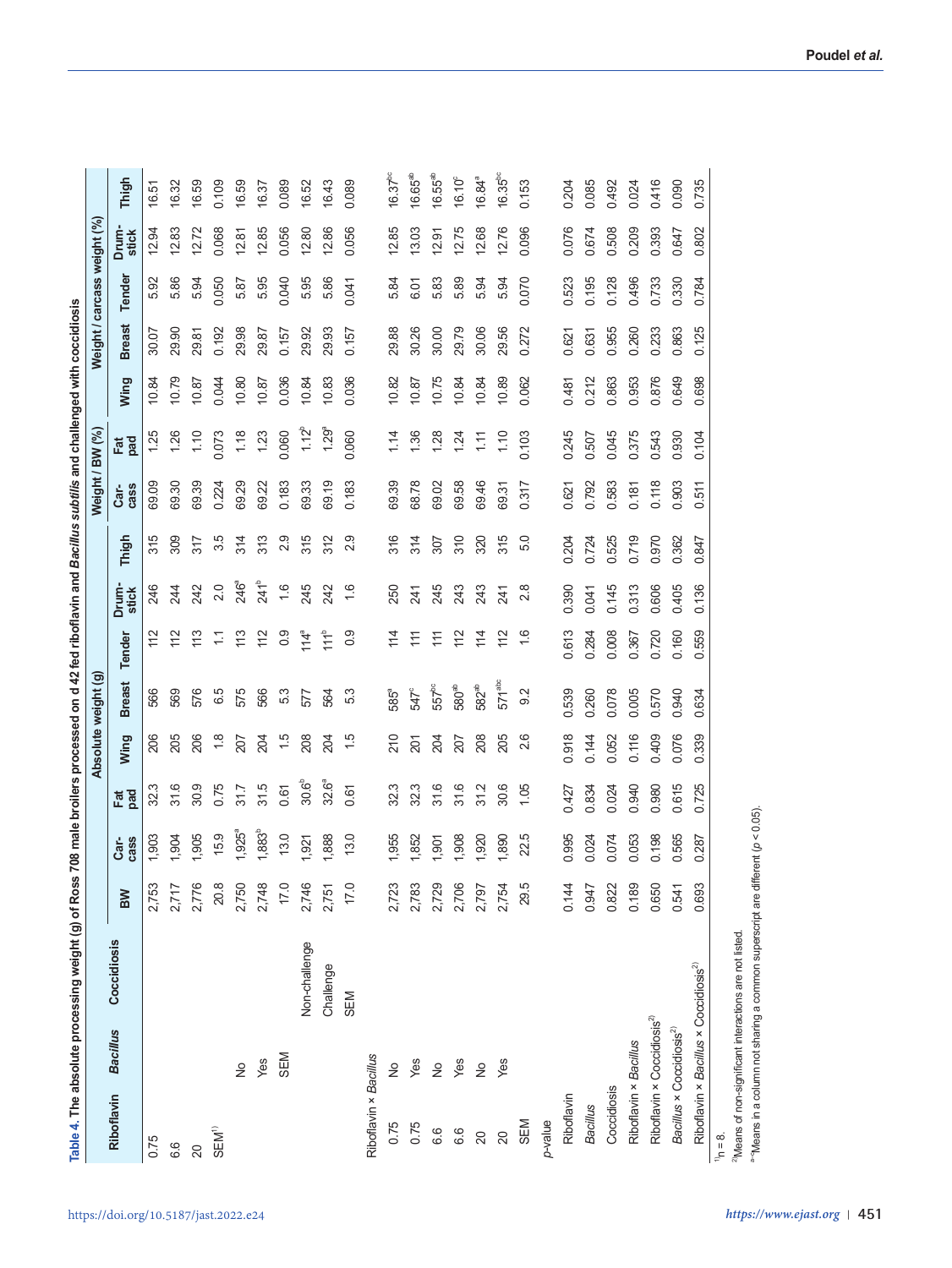| Riboflavin                                  | <b>Bacillus</b>                                   | <b>Coccidiosis</b> | <b>Normal</b>      | <b>Slight</b>     | <b>Moderate</b> | <b>Severe</b> |
|---------------------------------------------|---------------------------------------------------|--------------------|--------------------|-------------------|-----------------|---------------|
| 0.75                                        |                                                   |                    | 67.7               | 17.7              | 12.2            | 2.50          |
| 6.6                                         |                                                   |                    | 65.2               | 20.8              | 10.9            | 3.13          |
| 20                                          |                                                   |                    | 67.2               | 20.6              | 10.2            | 2.03          |
| SEM <sup>1</sup>                            |                                                   |                    | 3.62               | 3.04              | 2.81            | 1.237         |
|                                             | No                                                |                    | 64.5               | 21.4              | 12.0            | 2.08          |
|                                             | Yes                                               |                    | 68.9               | 17.9              | 10.2            | 3.02          |
|                                             | <b>SEM</b>                                        |                    | 2.96               | 2.49              | 2.30            | 1.010         |
|                                             | Non-challenge                                     |                    | 72.3 <sup>a</sup>  | 16.0 <sup>b</sup> | 8.7             | 3.02          |
|                                             | Challenge                                         |                    | 61.0 <sup>b</sup>  | 23.3 <sup>a</sup> | 13.5            | 2.08          |
|                                             | <b>SEM</b>                                        |                    | 2.95               | 2.48              | 2.30            | 1.010         |
| Riboflavin × Bacillus                       |                                                   |                    |                    |                   |                 |               |
| 0.75                                        | No                                                |                    | $59.1^{bc}$        | 21.6              | 15.6            | 3.75          |
| 0.75                                        | Yes                                               |                    | 76.3 <sup>a</sup>  | 13.8              | 8.8             | 1.25          |
| 6.6                                         | No                                                |                    | 73.1 <sup>ab</sup> | 16.9              | 8.8             | 1.25          |
| 6.6                                         | Yes                                               |                    | $57.2^{\circ}$     | 24.7              | 13.1            | 5.00          |
| 20                                          | No                                                |                    | $61.4^{bc}$        | 25.8              | 11.6            | 1.25          |
| 20                                          | Yes                                               |                    | $73.1^{ab}$        | 15.3              | 8.8             | 2.81          |
| <b>SEM</b>                                  |                                                   |                    | 5.12               | 4.31              | 3.98            | 1.749         |
| $p$ -value                                  |                                                   |                    |                    |                   |                 |               |
| Riboflavin                                  |                                                   |                    | 0.872              | 0.720             | 0.876           | 0.822         |
| <b>Bacillus</b>                             |                                                   |                    | 0.302              | 0.321             | 0.587           | 0.514         |
| Coccidiosis                                 |                                                   |                    | 0.009              | 0.040             | 0.136           | 0.514         |
| Riboflavin × Bacillus                       |                                                   |                    | 0.004              | 0.077             | 0.363           | 0.200         |
|                                             | Riboflavin $\times$ Coccidiosis <sup>2)</sup>     |                    | 0.824              | 0.445             | 0.111           | 0.895         |
| Bacillus $\times$ Coccidiosis <sup>2)</sup> |                                                   |                    | 0.461              | 0.510             | 0.239           | 0.277         |
|                                             | Riboflavin × Bacillus × Coccidiosis <sup>2)</sup> |                    | 0.843              | 0.315             | 0.708           | 0.895         |

**Table 5. The woody breast condition percentage of processed Ross 708 male birds on d 42 fed riboflavin and** *Bacillus subtilis* **and challenged with coccidiosis**

 $^{1)}n = 8.$ 

<sup>2)</sup>Means of non-significant interactions are not listed.

a<sup>-c</sup>Means in a column not sharing a common superscript are different ( $p < 0.05$ ).

supplementation of *B. subtilis* reduced mortality on d 35 to 41 (*p =* 0.050); there was no significant difference in overall d 0 to 41 mortality due to any of the treatments (Table 6).

# **Blood cell counts and superoxide dismutase activity**

The serum SOD activity was interactively affected by the riboflavin and *Eimeria* spp. challenge in which birds fed with 6.6 ppm of riboflavin and non-challenged had higher enzyme assay than that of challenged birds with the same level of riboflavin ( $p = 0.038$ ; Table 7). Although there was no difference among the treatments for the heterophil to lymphocyte (H:L) ratio, the H:L ratio was positively correlated with WB ( $p = 0.037$ ,  $r = 0.23$ ).

# **DISCUSSION**

Although the main aim of this experiment was to determine the dual properties of riboflavin other than as a vitamin, i.e., BSH inhibitor and an antioxidant with *B. subtilis* during the *Eimeria* spp.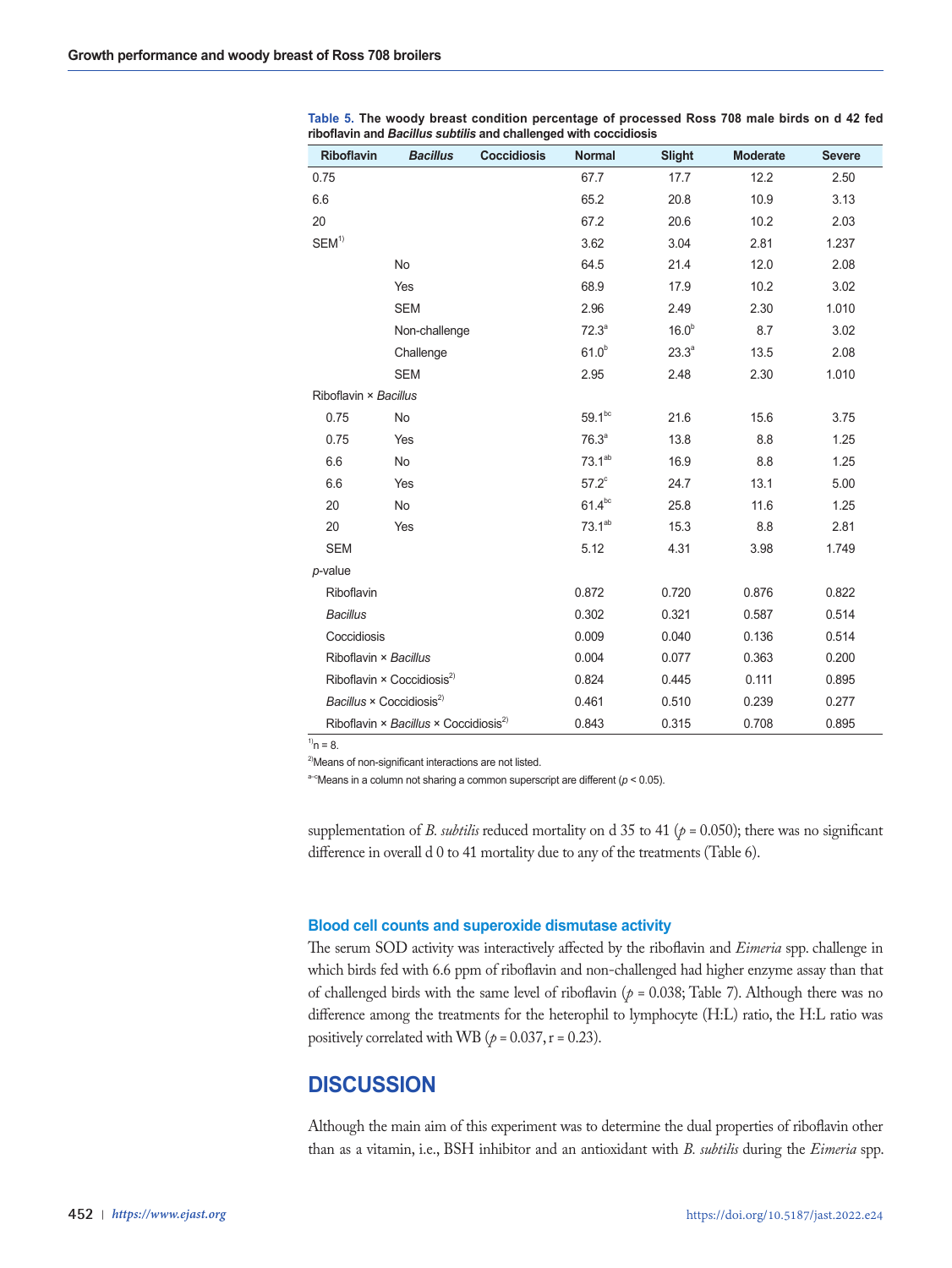| <b>Riboflavin</b>                           | <b>Bacillus</b>                                   | <b>Coccidiosis</b> | d 14-28 | d 28-35     | d 35-41    | $d$ 0-41 |
|---------------------------------------------|---------------------------------------------------|--------------------|---------|-------------|------------|----------|
| 0.75                                        |                                                   |                    | 1.70    | 0.48        | 0.48       | 4.57     |
| 6.6                                         |                                                   |                    | 1.11    | 0.50        | 0.77       | 6.30     |
| 20                                          |                                                   |                    | 0.96    | $\mathbf 0$ | 1.24       | 4.57     |
| $SEM^1$                                     |                                                   |                    | 0.644   | 0.289       | 0.442      | 1.038    |
|                                             | No                                                |                    | 1.20    | 0.16        | $1.34^{a}$ | 6.16     |
|                                             | Yes                                               |                    | 1.32    | 0.49        | $0.32^{b}$ | 4.13     |
|                                             | <b>SEM</b>                                        |                    | 0.533   | 0.236       | 0.361      | 0.859    |
|                                             |                                                   | Non-challenge      | 0.88    | 0.48        | 0.70       | 5.84     |
|                                             |                                                   | Challenge          | 1.64    | 0.17        | 0.96       | 4.45     |
|                                             |                                                   | <b>SEM</b>         | 0.533   | 0.236       | 0.361      | 0.859    |
| p-value                                     |                                                   |                    |         |             |            |          |
| Riboflavin                                  |                                                   |                    | 0.694   | 0.387       | 0.472      | 0.418    |
| <b>Bacillus</b>                             |                                                   |                    | 0.869   | 0.320       | 0.050      | 0.100    |
| Coccidiosis                                 |                                                   |                    | 0.313   | 0.360       | 0.606      | 0.259    |
| Riboflavin $\times$ Bacillus <sup>2)</sup>  |                                                   |                    | 0.399   | 0.372       | 0.375      | 0.647    |
|                                             | Riboflavin $\times$ Coccidiosis <sup>2)</sup>     |                    | 0.673   | 0.387       | 0.935      | 0.998    |
| Bacillus $\times$ Coccidiosis <sup>2)</sup> |                                                   |                    | 0.952   | 0.968       | 0.463      | 0.112    |
|                                             | Riboflavin × Bacillus × Coccidiosis <sup>2)</sup> |                    | 0.922   | 0.998       | 0.541      | 0.679    |

**Table 6. The mortality (%) of Ross 708 male birds fed riboflavin and** *Bacillus subtilis* **and challenged with coccidiosis** 

 $^{1)}n = 8.$ 

<sup>2)</sup>Means of non-significant interactions are not listed.

a,bMeans in a column not sharing a common superscript are different  $(p < 0.05)$ .

challenged condition; however, due to lack of the interaction between riboflavin and *B. subtilis* here in main results, we discussed more on the impact we find due to the *Eimeria* spp. challenge.

# **Growth performance**

In the current study, supplementation of riboflavin along with or without *B. subtilis* was unable to reduce the negative impact produced by *Eimeria* spp. challenge on BW and BWG. The challenged birds had lower BW and BWG than non-challenged birds between d 0 to 41. The reduction of BW and BWG due to the *Eimeria* spp. challenge was expected. In a companion study, we found that the *Eimeria* spp. challenge reduced villus height to crypt depth ratio and increased crypt depth in duodenum and ileum on d 27 [39]. The damage in the intestinal structure due to *Eimeria* proliferation can reduce absorption of carbohydrates and protein, as it was found that *Eimeria* spp. challenge reduced secretion of an endogenous enzyme-like sucrase and isomaltose [42]. *Eimeria* spp. challenge also reduced ileal digestible energy and apparent ileal digestibility of amino acids [43–45]. Although challenged birds had lower BW than non-challenge; other than the period of d 14 to 28, challenge birds continue to feed same amount of feed as non-challenge birds meaning that either challenge birds had lower absorption or birds were spending their energy in immunomodulation and maintenance of damaged intestinal villi [45], which subsequently reduces BW and BWG. In this study, *Eimeria* spp. challenge reduced FI during d 14 to 28; during this phase, *Eimeria* spp. were rapidly multiplying in intestinal epithelial of challenged birds [45]. In previous study, the birds challenged with coccidiosis increased expression of Interleukin-1β (IL-1β) and tumor necrosis factor-α (TNF-α) in duodenum and jejunum [46]. Expression of IL-1β and TNF-α can lead to reduction of FI when IL-1β and TNF- $\alpha$  were injected; it reduced FI in mice [47]. Thus, reduced FI might be associated with increased expression of the aforementioned cytokines due to *Eimeria* spp.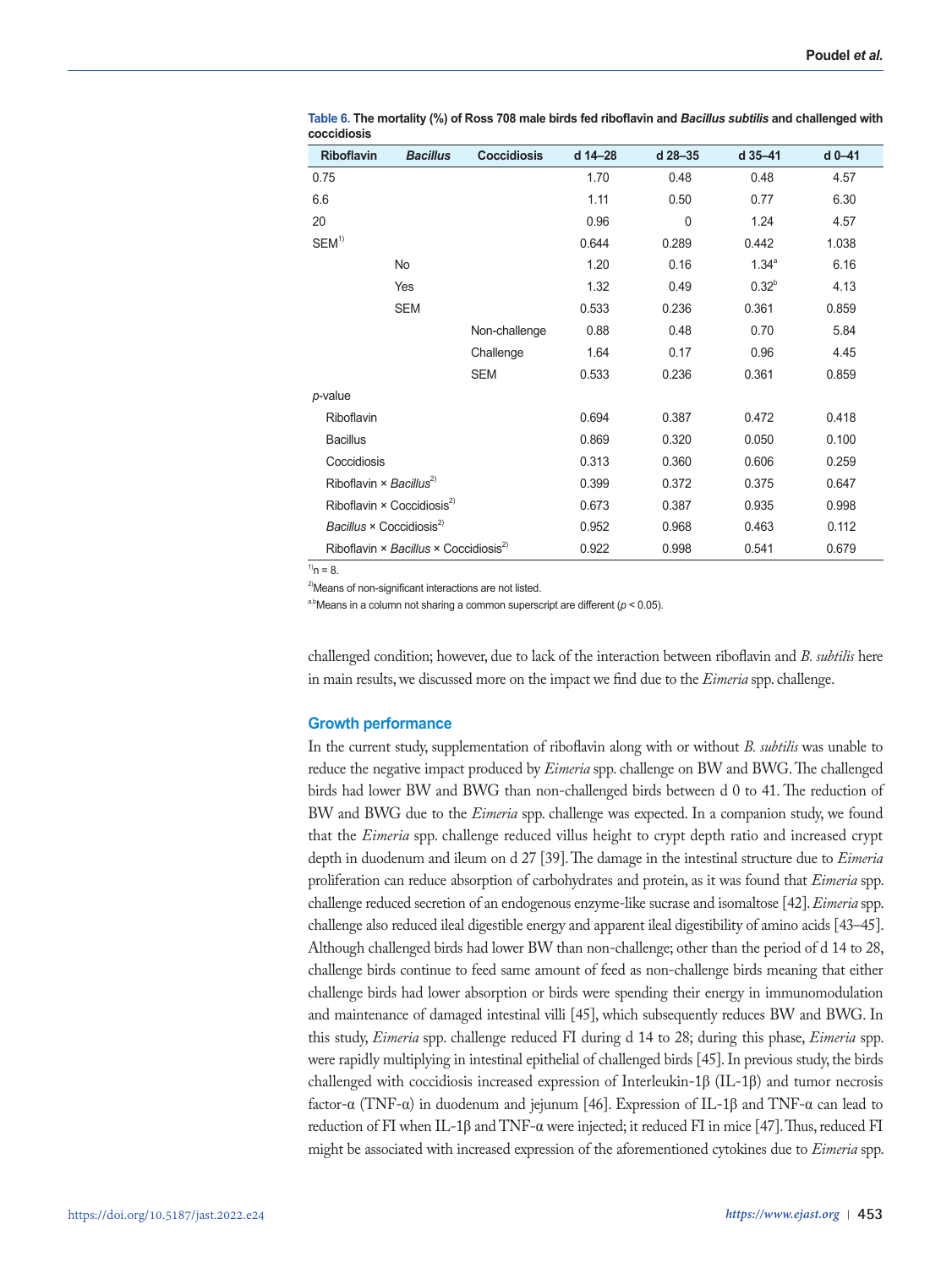| <b>Riboflavin</b>                                 | <b>Bacillus</b> | <b>Coccidiosis</b> | H:L    | SOD U/mL           |
|---------------------------------------------------|-----------------|--------------------|--------|--------------------|
| 0.75                                              |                 |                    | 0.979  | 18.1               |
| 6.6                                               |                 |                    | 0.884  | 18.7               |
| 20                                                |                 |                    | 0.843  | 18.7               |
| SEM <sup>1</sup>                                  |                 |                    | 0.0544 | 1.37               |
|                                                   | No              |                    | 0.936  | 17.8               |
|                                                   | Yes             |                    | 0.868  | 19.2               |
|                                                   | <b>SEM</b>      |                    | 0.0446 | 1.12               |
|                                                   | Non-challenge   |                    | 0.876  | 17.8               |
|                                                   | Challenge       |                    | 0.928  | 19.2               |
|                                                   | <b>SEM</b>      |                    | 0.0447 | 1.12               |
| Riboflavin × Coccidiosis                          |                 |                    |        |                    |
| 0.75                                              |                 | Non-challenge      | 0.981  | $17.9^{ab}$        |
| 0.75                                              |                 | Challenge          | 0.976  | 18.3 <sup>ab</sup> |
| 6.6                                               |                 | Non-challenge      | 0.811  | $22.7^{\circ}$     |
| 6.6                                               |                 | Challenge          | 0.958  | $14.7^{b}$         |
| 20                                                |                 | Non-challenge      | 0.836  | 18.1 <sup>ab</sup> |
| 20                                                |                 | Challenge          | 0.851  | $19.2^{ab}$        |
| $SEM^{1)}$                                        |                 |                    | 0.0769 | 1.94               |
| $p$ -value                                        |                 |                    |        |                    |
| Riboflavin                                        |                 |                    | 0.199  | 0.946              |
| <b>Bacillus</b>                                   |                 |                    | 0.278  | 0.382              |
| Coccidiosis                                       |                 |                    | 0.407  | 0.168              |
| Riboflavin × Bacillus                             |                 |                    | 0.057  | 0.971              |
| Riboflavin $\times$ Coccidiosis <sup>2)</sup>     |                 |                    | 0.557  | 0.038              |
| Bacillus $\times$ Coccidiosis <sup>2)</sup>       |                 |                    | 0.311  | 0.389              |
| Riboflavin × Bacillus × Coccidiosis <sup>2)</sup> |                 |                    | 0.448  | 0.441              |

**Table 7. The heterophil to lymphocyte (H:L) ratio and superoxide dismutase (SOD) enzyme activity in serum of male broilers on d 35 fed riboflavin and** *Bacillus subtilis* **and challenged with coccidiosis**

 $^{1)}n = 8.$ 

<sup>2)</sup>Means of non-significant interactions are not listed.

a,bMeans in a column not sharing a common superscript are different  $(p < 0.05)$ .

# challenge.

In this study, supplementation of *Bacillus* did not improve BW and BWG; these results are in agreement with results of Wang et al. [26], in which *B. subtilis* supplementation did not show difference in BWG as compared to birds fed control diet without supplemented probiotics or antibiotics. Similarly, this result was accompanied by several other research in which supplementation of multi-strain (*Lactobacillus plantarum, L. rhamnosus, Enterococcus faecium, Candida pintolepesii, Bifidobacterium bifidum,* and *A. oryzae*) [48]*, Lactobacillus* spp. [25]*,* and *B. subtilis strain BS8* [49] did not affect BW and BWG in comparison to birds fed control diets. However, in the current study, *B. subtilis* supplementation reduced FI from d 0 to 41 without affecting FCR from d 0 to 41. Amerah et al. [49] also observed that supplementation of *Bacillus*-based probiotics at 105 and 10<sup>6</sup> CFU/g reduced FI d 1 to 42. Although researchers have been observing reduced FI due to supplementation of *Bacillus* spp., there is no exact mechanism known to our knowledge of how *B. subtilis* supplementation can reduce FI, which is currently unknown.

In our study, BWG during d 28 to 35 was higher in challenged birds; this may be due to compensatory growth after recovery of *Eimeria* spp. challenge. Compensatory growth is rapid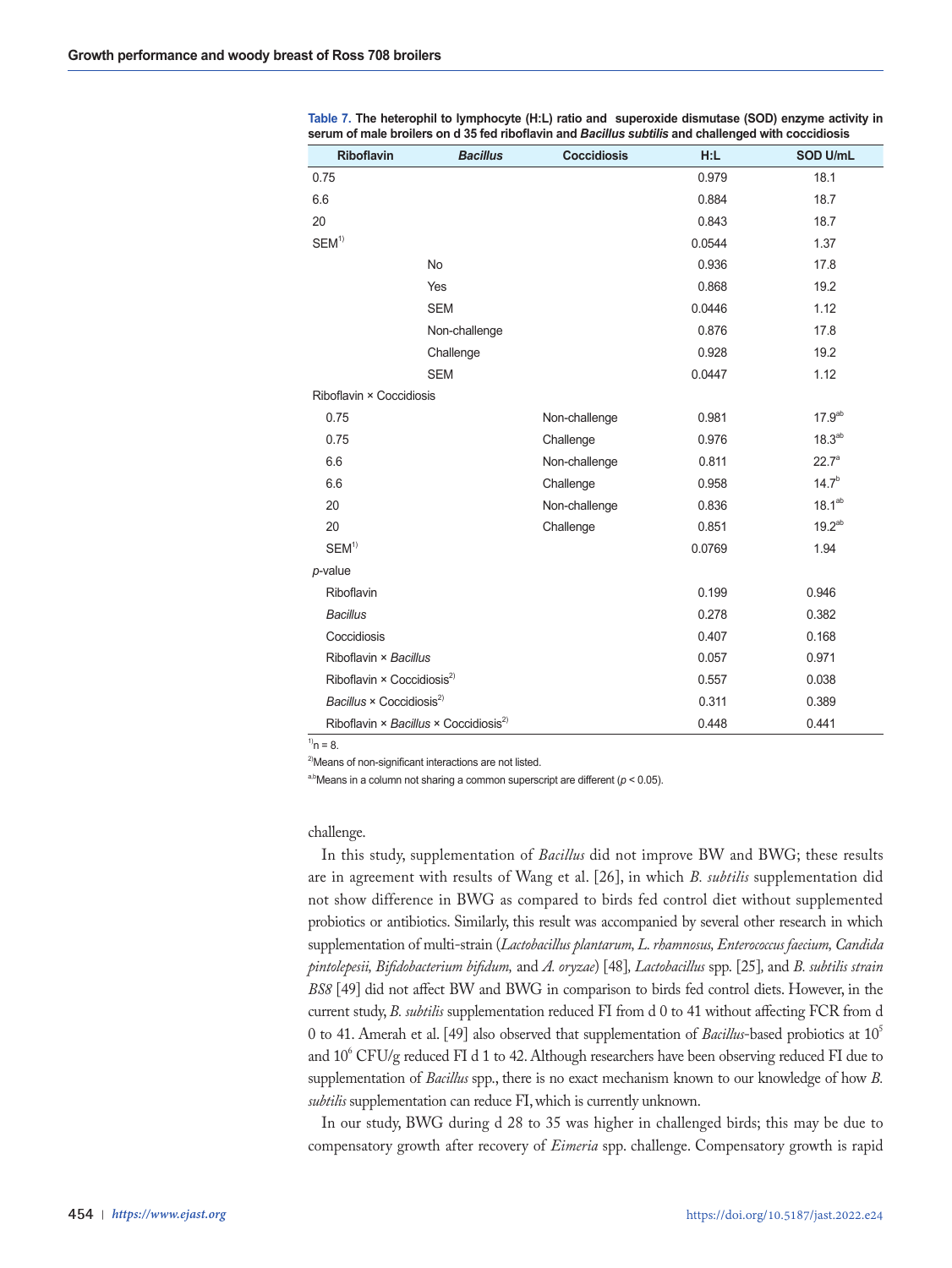growth following growth retardation due to reduction in nutrient composition in feed [50]. Male broilers exhibit greater compensatory growth after a period of undernutrition compared to females [51]. In this study, only male broiler was used. Another possible reason for growth might be shift of energy utilization from immunity to growth. However, there was intestinal inflammation in d 27, which was in the path of the recovery until d 36. Since the birds were on the path of recovery, we did not observe any changes in jejunum histology on d 36 in a companion study [39] and challenge birds, had lower FCR d 28 to 35 compared to non-challenged. The lower in FCR of challenged birds from d 28 to 35 in this study; might be due to challenged birds still having a lower BW, and the nutritional requirement for maintenance was lower than that of the heavier non-challenged birds for the same period. However, challenged birds continue to have lower BW than nonchallenged birds to other phases of growth might be due to the carry-over effects of retarded BW during the d 14 to 28 when *Eimeria* spp. were rapidly multiplying and causing damage to intestine. In this study, *Eimeria* spp. challenge reduction BW, BWG, and FI during d 14 to 28, which hampered overall (d 0 to 41) BW and BWG of challenged birds.

# **Processing and carcass yield**

The BW of birds selected for processing did not differ due to dietary treatments of riboflavin and *B. subtilis* and *Eimeria* spp. challenge. In this study, Eimeria spp. challenge increased the abdominal fat pad weight was increased and decreased the tender weight. *Eimeria* proliferation in intestine can impair osmolarity of gut and hampered the absorption of sodium and potassium [45]. Decreased sodium and potassium content can reduce protein synthesis [52], reduction in protein synthesis might have subsequently reduced tender weights. Along with this, the reduction in tender weight might be linked to a reduction in absorption of glucose [25] and downregulation of gene associated with absorption of amino acid transporter [42] due to *Eimeria* spp. proliferation in epithelium of intestine. The increase in fat deposition in the challenged broilers might be due to inability of the challenged broiler to absorb dietary energy and protein due to the damage caused by the *Eimeria*  spp. challenge in the intestine. As Kassim et al. [53] and Collin et al. [54] reported that dietary energy and protein reduction can increase abdominal fat pad deposition. Additionally, an increase of oxidative stress and a decrease of antioxidants (SOD) may increase the deposition of fat pad in birds [55]. We also observed *Eimeria* spp. challenge reduced SOD level, when birds were fed recommended doses of riboflavin (6.6 ppm) in the serum and increased WB incidences. Increased WB incidences also indicated increased oxidative stress.

In this study, supplementation of *B. subtilis* reduced the weight of the carcass and drumsticks, which was opposite to the results obtained by Deniz et al. [56], who found that supplementation of probiotics (*B. subtilis* DSM 17299) increased hot CW. Supplementation of the *B. subtilis* reduced the breast weight of broiler only at 0.75 ppm doses of riboflavin; this may be due to the enhanced lipid digestion by reducing BSH enzyme (produced by the intestinal microflora and the *B. subtilis*) activity by the higher doses of riboflavin. Lower doses of riboflavin supplementation may not be able to post the same effects. As riboflavin was found to inhibit the BSH enzyme produced by different strains of *Lactobacillus* during the *in vitro* studies [17,34].

# **Woody breast**

In this experiment, the *Eimeria* spp. challenge reduced the percentage of normal breast and increased the percentage of slight WB. Although the exact etiology of WB formation is still unknown, it is often connected with higher growth rate, dietary nutrition, genetic line of birds, sex, age, and oxidative stress [57–59]. Due to the intracellular multiplication of *Eimeria* spp., the parasite produces metabolites, which attributes to the release of excessive free radicals (superoxide)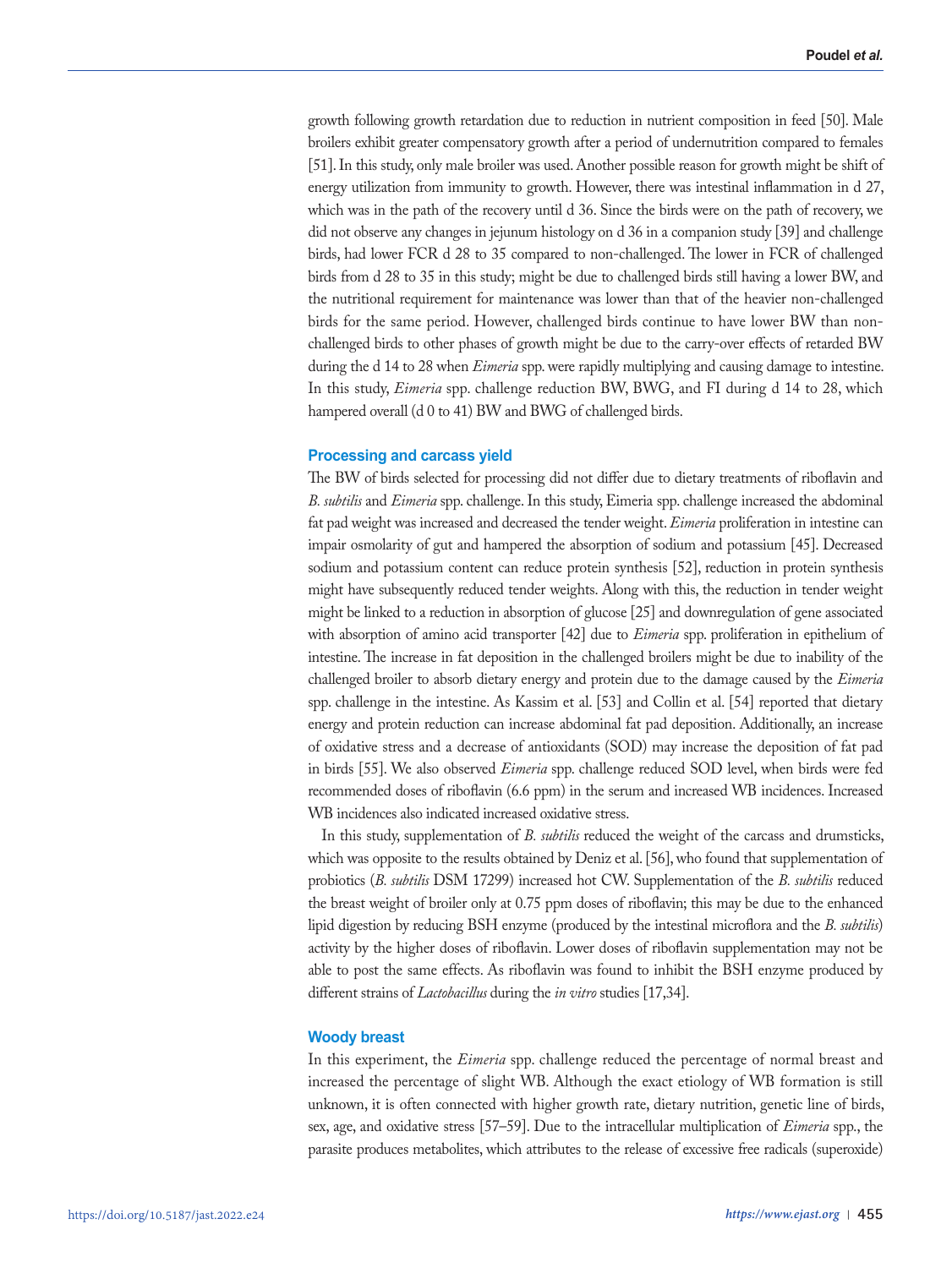during the infection [60]. Free radicals can interfere with homeostasis and make cells prone to damage [61]. The increase in free radicals and decrease in the antioxidant enzyme in blood [62] due to *Eimeria* challenge may have increased WB condition in the birds. Based on the literature, we hypothesized that riboflavin could increase antioxidant parameters like SOD, malondialdehyde, glutathione peroxidase, glutathione and help reduce WB [63,64]. However, in our study, increased doses of riboflavin up to 20 ppm did not increase the serum SOD activity, perhaps due to prominent effects of coccidiosis infection rather than that of riboflavin effects on reduction of oxidative stress. Furthermore, partial correlation analysis showed that WB score was positively correlated with live BW, CW, and breast weight representing heavier the live BW, CW, and breast weight higher will be the probability of having severe WB.

 The Heterophil to Lymphocyte (H:L) ratio is an indicator of stress measurement in poultry [65]. Stress factors like food or water deprivation, extreme temperature, exposure to new social situations, and interaction with disease can increase heterophil counts and reduce lymphocyte counts in blood [65–67]. In our study, H:L ratio was not affected by dietary treatments and *Eimeria* spp. challenge. However, the overall H:L ratio reported in this study was higher than other studies [68]. The dissimilarity in results among the studies may be due to stress, which altered adrenocorticotropic hormone (ACTH) [68]. Heterophil to Lymphocyte ratio obtained in our study is approximately similar to H:L ratio of birds fed 20 ppm corticosterone in the diet to induce stress in birds [66].

# **Mortality**

There was no significant increase in mortality of the birds due to the *Eimeria* spp. challenge, although the challenged birds exhibited an increased percentage of *Eimeria* spp. lesion scores on d 27. Supplementation of *B. subtilis* reduced the mortality of the birds d 35 to 41. The reduction in mortality due to supplementation of *B. subtilis* might be due to its ability to enhance host immunity by inhibiting the pathogens and stabilizing the intestinal microbiome [69]. Still, in our study, the effects of *B. subtilis* was only seen after the birds were recovered from the *Eimeria* spp. challenge.

# **CONCLUSION**

The results obtained in this study showed the proposed hypothesis riboflavin would help reduce BSH enzyme produced by the intestinal microflora and probiotics (*B. subtilis*) and subsequently enhance growth performance of birds was failed since increased doses of riboflavin (20 ppm) was not able to enhance BW, and BWG. However, supplementation of riboflavin (20 ppm) reduced FI from d 28 to 35. Along with this negative impact of *Eimeria* spp. challenge on BW, BWG, GR cannot be overcome by supplementation *B. subtilis* along with increased doses of riboflavin. However, supplementation of *B. subtilis* shows some promising results in reducing FI and mortality. Furthermore, the increased supplementation of the riboflavin at the tested level did not help birds to reduce the WB conditions.

# **REFERENCES**

- 1. Diarra MS, Silversides FG, Diarrassouba F, Pritchard J, Masson L, Brousseau R, et al. Impact of feed supplementation with antimicrobial agents on growth performance of broiler chickens, Clostridium perfringens and Enterococcus counts, and antibiotic resistance phenotypes and distribution of antimicrobial resistance determinants in Escherichia coli isolates. Appl Environ Microbiol. 2007;73:6566-76. https://doi.org/10.1128/AEM.01086-07
- 2. Cogliani C, Goossens H, Greko C. Restricting antimicrobial use in food animals: lessons from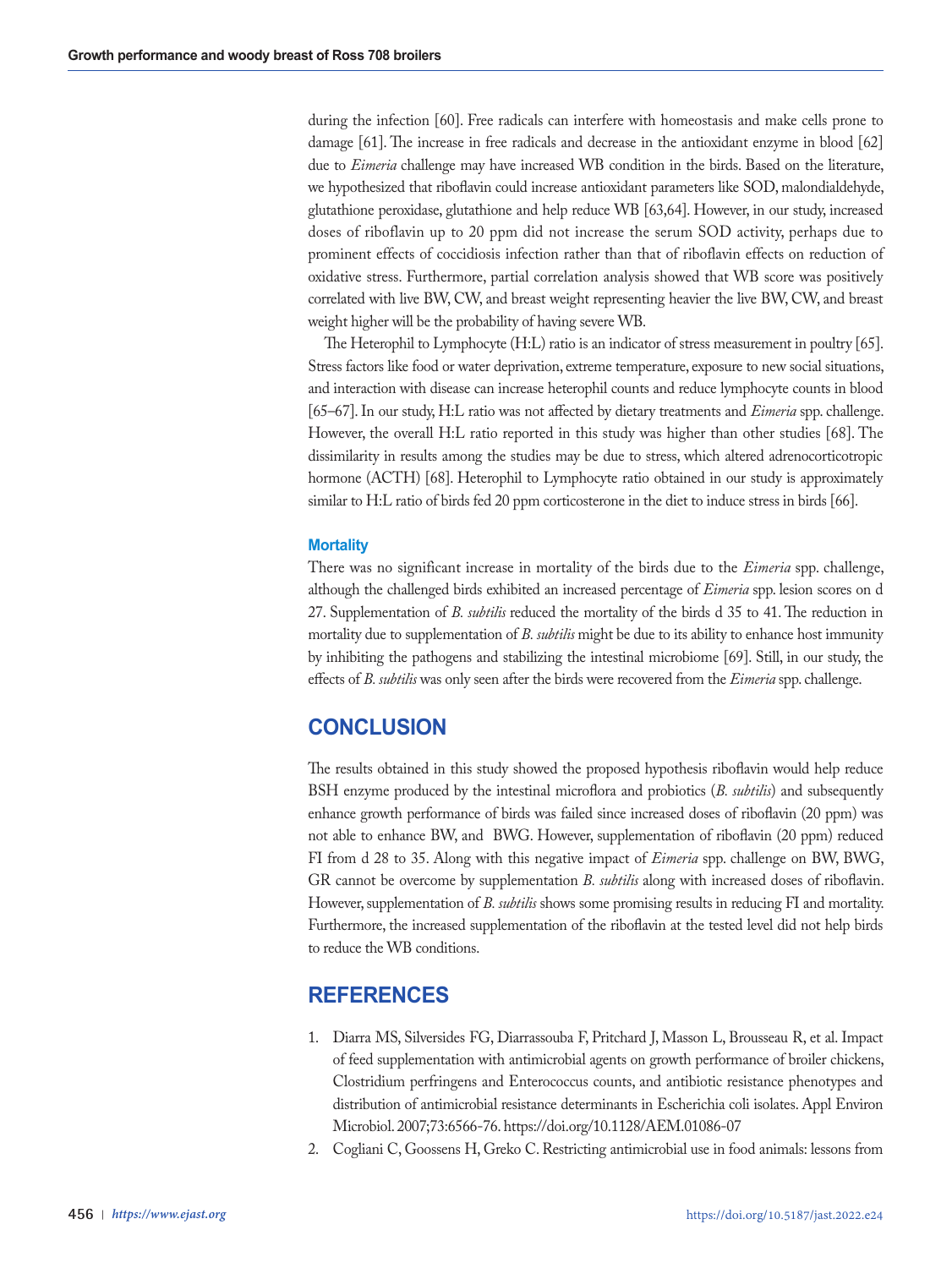Europe. Microbe. 2011;6:274-9. https://doi.org/10.1128/microbe.6.274.1

- 3. Food and Drug Administration. Guidance for industry. New animal drugs and new animal drug combination products administered in or on medicated feed or drinking water of foodproducing animals: recommendations for drug sponsors for voluntarily aligning product use conditions with GFI #209 [Internet]. 2013 [cited 2021 Jul 15]. http://www.fda.gov/downloads/ animalveterinary/guidancecomplianceenforcement/guidanceforindustry/ucm299624.pdf
- 4. Salois MJ, Cady RA, Heskett EA. The environmental and economic impact of withdrawing antibiotics from US broiler production. J Food Distrib Res. 2016;47:79-80. https://doi. org/10.22004/ag.econ.232315
- 5. Grave K, Kaldhusdal MC, Kruse H, Fevang Harr LM, Flatlandsmo K. What has happened in Norway after the ban of avoparcin? Consumption of antimicrobials by poultry. Prev Vet Med. 2004;62:59-72. https://doi.org/10.1016/j.prevetmed.2003.08.009
- 6. Williams RB. Intercurrent coccidiosis and necrotic enteritis of chickens: rational, integrated disease management by maintenance of gut integrity. Avian Pathol. 2005:159-80. https://doi. org/10.1080/03079450500112195
- 7. Timbermont L, Haesebrouck F, Ducatelle R, Van Immerseel F. Necrotic enteritis in broilers: an updated review on the pathogenesis. Avian Pathol. 2011;40:341-7. https://doi.org/10.1080 /03079457.2011.590967
- 8. McDougald LR, Fitz-Coy SH. Coccidiosis. In: Saif YM, editor. Diseases of poultry. Ames, IA: Blackwell; 2008. p. 1068-80.
- 9. Conway DP, Elizabeth McKenzie M. Poultry coccidiosis: diagnostic and testing procedures. 3rd ed. Ames, IA: Blackwell; 2007.
- 10. Dalloul RA, Lillehoj HS. Poultry coccidiosis: recent advancements in control measures and vaccine development. Expert Rev Vaccines. 2006;5:143-63. https://doi.org/10.1586/14760584.5.1.143
- 11. Blake DP, Knox J, Dehaeck B, Huntington B, Rathinam T, Ravipati V, et al. Re-calculating the cost of coccidiosis in chickens. Vet Res. 2020;51:115. https://doi.org/10.1186/s13567-020- 00837-2
- 12. Györke A, Kalmár Z, Pop LM, Şuteu OL. The economic impact of infection with Eimeria spp. in broiler farms from Romania. Rev Bras Zootec. 2016;45:273-80. https://doi.org/10.1590/ S1806-92902016000500010
- 13. Dibner JJ, Richards JD. Antibiotic growth promoters in agriculture: history and mode of action. Poult Sci. 2005;84:634-43. https://doi.org/10.1093/ps/84.4.634
- 14. Torok VA, Hughes RJ, Ophel-Keller K, Ali M, Macalpine R. Influence of different litter materials on cecal microbiota colonization in broiler chickens. Poult Sci. 2009;88:2474-81. https://doi.org/10.3382/ps.2008-00381
- 15. Geng W, Lin J. Bacterial bile salt hydrolase: an intestinal microbiome target for enhanced animal health. Anim Health Res Rev. 2016;17:148-58. https://doi.org/10.1017/S1466252316000153
- 16. Lin J. Antibiotic growth promoters enhance animal production by targeting intestinal bile salt hydrolase and its producers. Front Microbiol. 2014;5:33. https://doi.org/10.3389/ fmicb.2014.00033
- 17. Smith K, Zeng X, Lin J. Discovery of bile salt hydrolase inhibitors using an efficient highthroughput screening system. PLOS ONE. 2014;9:e85344. https://doi.org/10.1371/journal. pone.0085344
- 18. Geng W, Long SL, Chang YJ, Saxton AM, Joyce SA, Lin J. Evaluation of bile salt hydrolase inhibitor efficacy for modulating host bile profile and physiology using a chicken model system. Sci Rep. 2020;10:4941. https://doi.org/10.1038/s41598-020-61723-7
- 19. Alagawany M, Abd El-Hack ME, Farag MR, Sachan S, Karthik K, Dhama K. The use of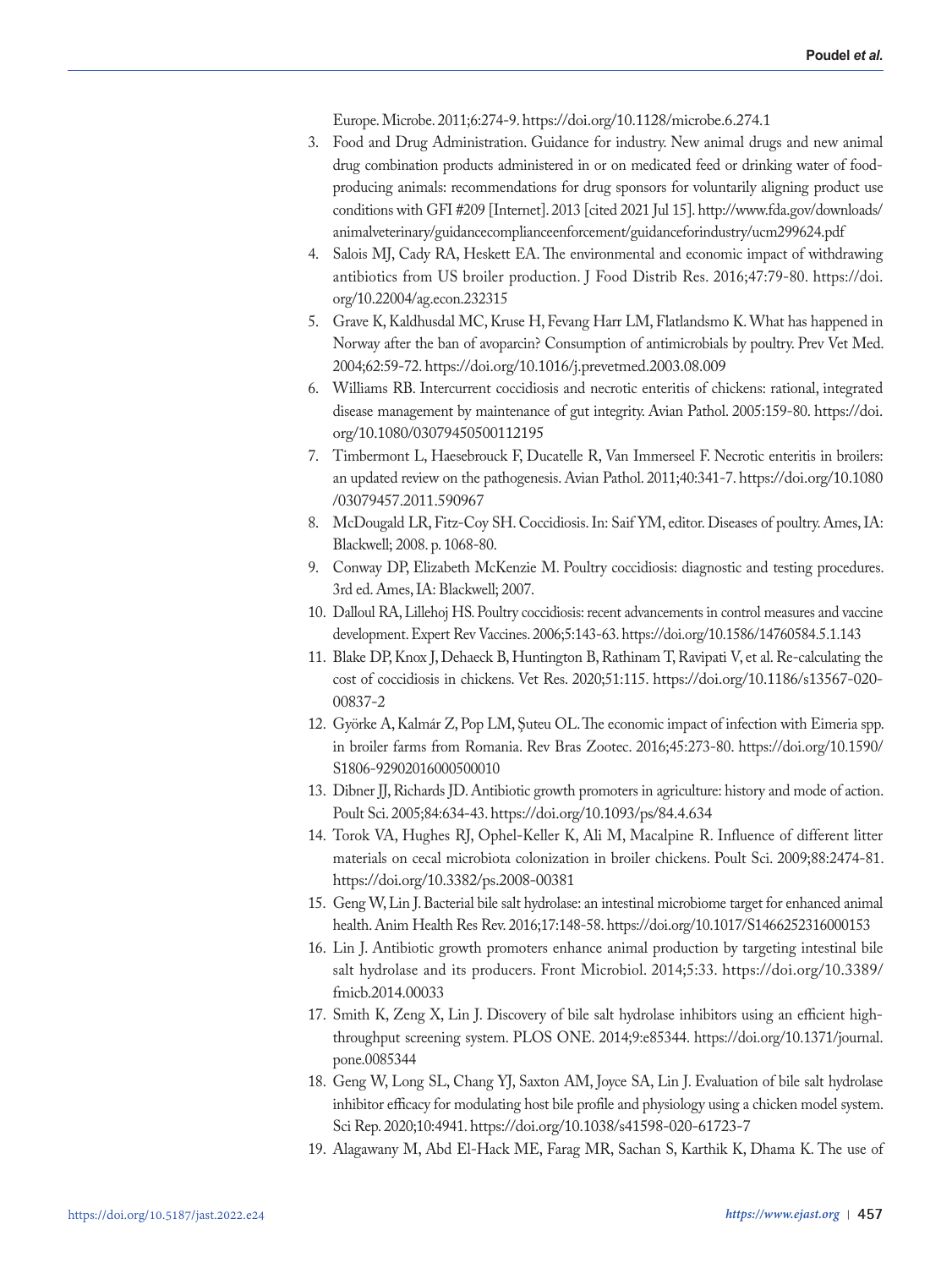probiotics as eco-friendly alternatives for antibiotics in poultry nutrition. Environ Sci Pollut Res Int. 2018;25:10611-8. https://doi.org/10.1007/s11356-018-1687-x

- 20. Latorre JD, Hernandez-Velasco X, Kallapura G, Menconi A, Pumford NR, Morgan MJ, et al. Evaluation of germination, distribution, and persistence of Bacillus subtilis spores through the gastrointestinal tract of chickens. Poult Sci. 2014;93:1793-800. https://doi.org/10.3382/ ps.2013-03809
- 21. Jin LZ, Ho YW, Abdullah N, Jalaudin S. Influence of dried Bacillus subtilis and lactobacilli cultures on intestinal microflora and performance in broilers. Asian-Australas J Anim Sci. 1996;9:397-404. https://doi.org/10.5713/ajas.1996.397
- 22. Teo AYL, Tan HM. Inhibition of Clostridium perfringens by a novel strain of Bacillus subtilis isolated from the gastrointestinal tracts of healthy chickens. Appl Environ Microbiol. 2005;71:4185-90. https://doi.org/10.1128/AEM.71.8.4185-4190.2005
- 23. Molnár AK, Podmaniczky B, Kürti P, Tenk I, Glávits R, Virág G, et al. Effect of different concentrations of Bacillus subtilis on growth performance, carcase quality, gut microflora and immune response of broiler chickens. Br Poult Sci. 2011;52:658-65. https://doi.org/10.1080/ 00071668.2011.636029
- 24. Zhang ZF, Cho JH, Kim IH. Effects of Bacillus subtilis UBT-MO2 on growth performance, relative immune organ weight, gas concentration in excreta, and intestinal microbial shedding in broiler chickens. Livest Sci. 2013;155:343-7. https://doi.org/10.1016/j.livsci.2013.05.021
- 25. Awad WA, Ghareeb K, Abdel-Raheem S, Böhm J. Effects of dietary inclusion of probiotic and synbiotic on growth performance, organ weights, and intestinal histomorphology of broiler chickens. Poult Sci. 2009;88:49-56. https://doi.org/10.3382/ps.2008-00244
- 26. Wang X, Kiess AS, Peebles ED, Wamsley KGS, Zhai W. Effects of Bacillus subtilis and zinc on the growth performance, internal organ development, and intestinal morphology of male broilers with or without subclinical coccidia challenge. Poult Sci. 2018;97:3947-56. https://doi. org/10.3382/ps/pey262
- 27. Song Z, Cai Y, Lao X, Wang X, Lin X, Cui Y, et al. Taxonomic profiling and populational patterns of bacterial bile salt hydrolase (BSH) genes based on worldwide human gut microbiome. Microbiome. 2019;7:9. https://doi.org/10.1186/s40168-019-0628-3
- 28. Chou ST, Sell JL, Kondra PA. Interrelationships between riboflavin and dietary energy and protein utilization in growing chicks. Br J Nutr. 1971;26:323-33. https://doi.org/10.1079/ bjn19710041
- 29. Powers HJ. Riboflavin (vitamin B-2) and health. Am J Clin Nutr. 2003;77:1352-60. https:// doi.org/10.1093/ajcn/77.6.1352
- 30. Ashoori M, Saedisomeolia A. Riboflavin (vitamin B2) and oxidative stress: a review. Br J Nutr. 2014;111:1985-91. https://doi.org/10.1017/S0007114514000178
- 31. Abasht B, Mutryn MF, Michalek RD, Lee WR. Oxidative stress and metabolic perturbations in wooden breast disorder in chickens. PLOS ONE. 2016;11:e0153750. https://doi. org/10.1371/journal.pone.0153750
- 32. Bates CJ. Glutathione and related indices in rat lenses, liver and red cells during riboflavin deficiency and its correction. Exp Eye Res. 1991;53:123-30. https://doi.org/10.1016/0014- 4835(91)90154-7
- 33. Liang H, Liu Q, Xu J. The effect of riboflavin on lipid peroxidation in rats. J Hyg Res. 1999;28:370-1.
- 34. Rani RP, Anandharaj M, Ravindran AD. Characterization of bile salt hydrolase from Lactobacillus gasseri FR4 and demonstration of its substrate specificity and inhibitory mechanism using molecular docking analysis. Front Microbiol. 2017;8:1004. https://doi.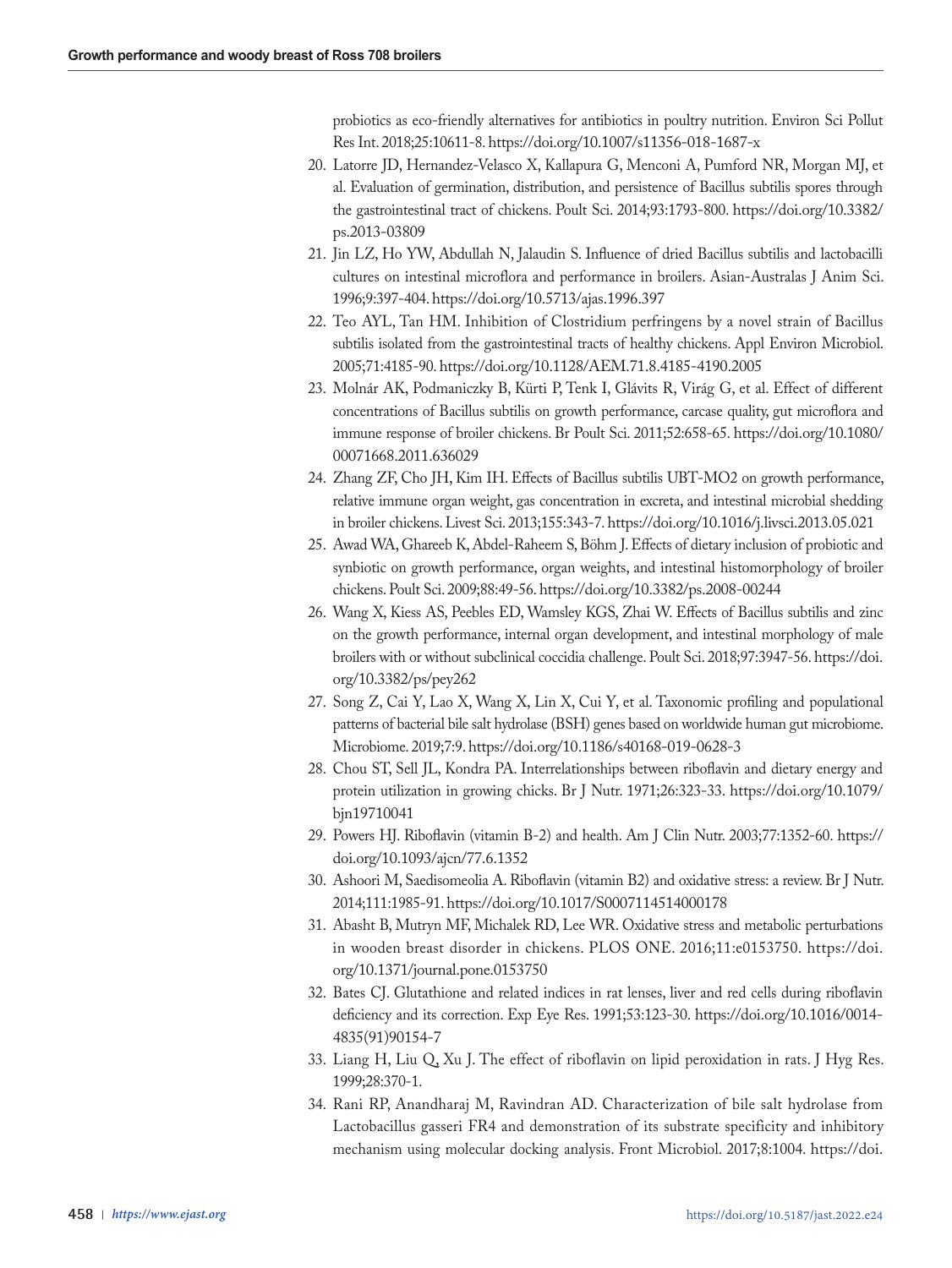org/10.3389/fmicb.2017.01004

- 35. Aviagen. Ross Broiler Nutrition Specifications. Huntsville, AL: Aviagen Group; 2019. Report No.: 0419-AVNR-035
- 36. Zhang B, Zhai. W. Effects of riboflavin on growth performance, processing yield, and internal organ development of Ross 708 male broilers. Paper presented at: 2019 International Poultry Scientific Forum; 2019; Atlanta, GA. p. 27.
- 37. Gorsuch J, LeSaint D, VanderKelen J, Buckman D, Kitts CL. A comparison of methods for enumerating bacteria in direct fed microbials for animal feed. J Microbiol Methods. 2019;160:124-9. https://doi.org/10.1016/j.mimet.2019.04.003
- 38. Wang X, Peebles ED, Kiess AS, Wamsley KGS, Zhai W. Effects of coccidial vaccination and dietary antimicrobial alternatives on the growth performance, internal organ development, and intestinal morphology of Eimeria-challenged male broilers. Poult Sci. 2019;98:2054-65. https://doi.org/10.3382/ps/pey552
- 39. Poudel S, Zhang L, Tabler GT, Lin J, Zhai W. Effects of riboflavin and Bacillus subtilis on internal organ development and intestinal health of Ross 708 male broilers with or without coccidial challenge. Poult Sci. 2021;100:100973. https://doi.org/10.1016/j.psj.2020.12.070
- 40. Kuttappan VA, Lee YS, Erf GF, Meullenet JFC, McKee SR, Owens CM. Consumer acceptance of visual appearance of broiler breast meat with varying degrees of white striping. Poult Sci. 2012;91:1240-7. https://doi.org/10.3382/ps.2011-01947
- 41. SAS Institute. SAS proprietary software release 9.4. Cary, NC: SAS Institute; 2013.
- 42. Su S, Miska KB, Fetterer RH, Jenkins MC, Wong EA. Expression of digestive enzymes and nutrient transporters in Eimeria acervulina-challenged layers and broilers. Poult Sci. 2014;93:1217-26. https://doi.org/10.3382/ps.2013-03807
- 43. Kim E, Létourneau-Montminy MP, Lambert W, Chalvon-Demersay T, Kiarie EG. Centennial review: a meta-analysis of the significance of Eimeria infection on apparent ileal amino acid digestibility in broiler chickens. Poult Sci. 2022;101:101625. https://doi.org/10.1016/ j.psj.2021.101625
- 44. Gautier AE, Latorre JD, Matsler PL, Rochell SJ. Longitudinal characterization of coccidiosis control methods on live performance and nutrient utilization in broilers. Front Vet Sci. 2020;6:468. https://doi.org/10.3389/fvets.2019.00468
- 45. Teng PY, Yadav S, Castro FLS, Tompkins YH, Fuller AL, Kim WK. Graded Eimeria challenge linearly regulated growth performance, dynamic change of gastrointestinal permeability, apparent ileal digestibility, intestinal morphology, and tight junctions of broiler chickens. Poult Sci. 2020;99:4203-16. https://doi.org/10.1016/j.psj.2020.04.031
- 46. Moraes PO, Andretta I, Cardinal KM, Ceron M, Vilella L, Borille R, et al. Effect of functional oils on the immune response of broilers challenged with Eimeria spp. Animal. 2019;13:2190-8. https://doi.org/10.1017/S1751731119000600
- 47. Johnson RW. Immune and endocrine regulation of food intake in sick animals. Domest Anim Endocrinol. 1998;15:309-19. https://doi.org/10.1016/S0739-7240(98)00031-9
- 48. Rehman A, Arif M, Sajjad N, Al-Ghadi MQ, Alagawany M, Abd El-Hack ME, et al. Dietary effect of probiotics and prebiotics on broiler performance, carcass, and immunity. Poult Sci. 2020;99:6946-53. https://doi.org/10.1016/j.psj.2020.09.043
- 49. Amerah AM, Quiles A, Medel P, Sánchez J, Lehtinen MJ, Gracia MI. Effect of pelleting temperature and probiotic supplementation on growth performance and immune function of broilers fed maize/soy-based diets. Anim Feed Sci Technol. 2013;180:55-63. https://doi. org/10.1016/j.anifeedsci.2013.01.002
- 50. Rezaei M, Hajati H. Effect of diet dilution at early age on performance, carcass characteristics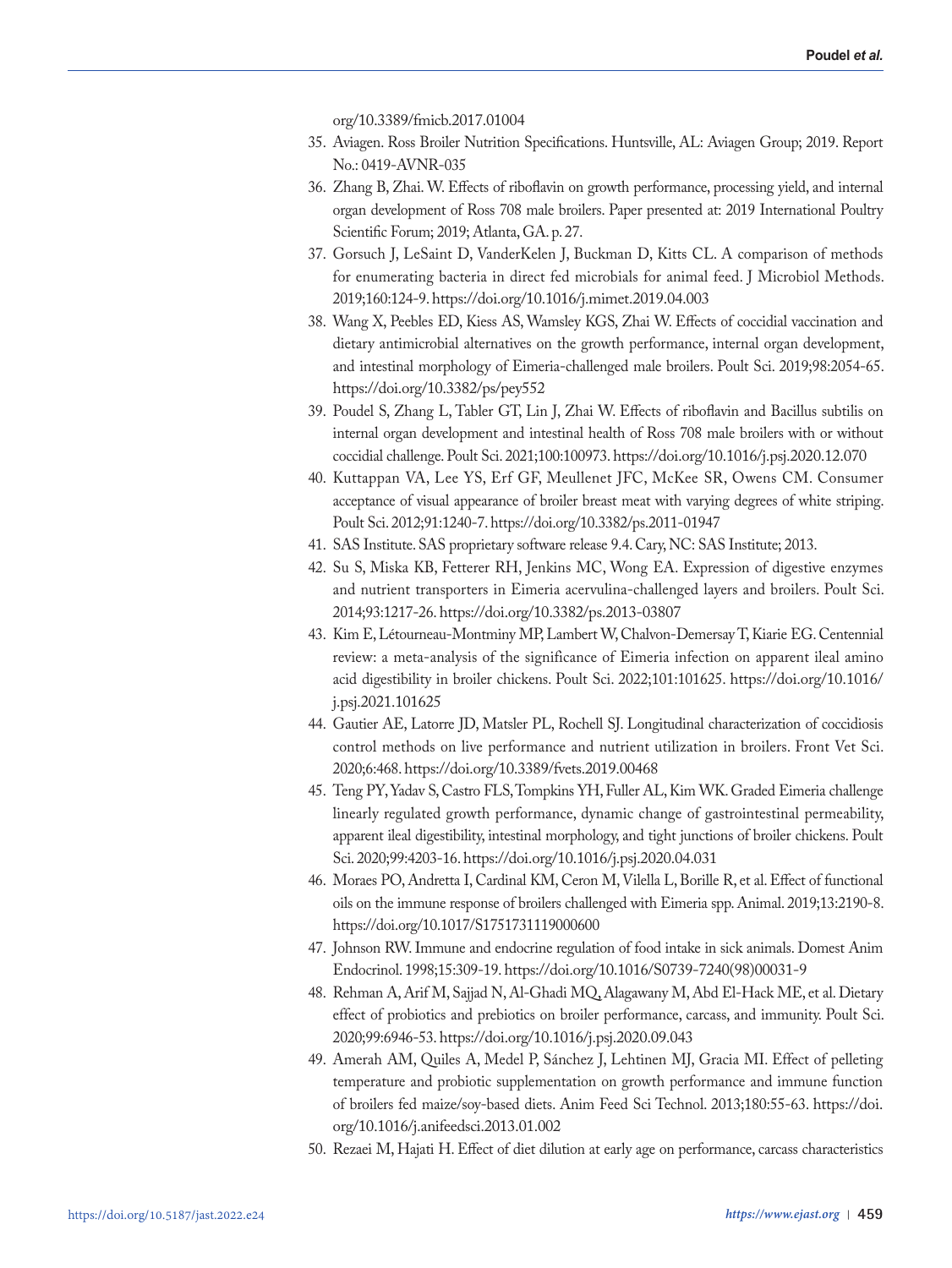and blood parameters of broiler chicks. Ital J Anim Sci. 2010;9:e19. https://doi.org/10.4081/ ijas.2010.e19

- 51. Plavnik I, Hurwitz S. The performance of broiler chicks during and following a severe feed restriction at an early age. Poult Sci. 1985;64:348-55.
- 52. Wassner SJ. Altered growth and protein turnover in rats fed sodium-deficient diets. Pediatr Res. 1989;26:608-9. https://doi.org/10.1203/00006450-198912000-00019
- 53. Kassim H, Suwanpradit S. The effects of dietary energy levels on the carcass composition of the broilers. Asian-Australas J Anim Sci. 1996;9:331-5. https://doi.org/10.5713/ajas.1996.331
- 54. Collin A, Malheiros RD, Moraes VMB, Van As P, Darras VM, Taouis M, et al. Effects of dietary macronutrient content on energy metabolism and uncoupling protein mRNA expression in broiler chickens. Br J Nutr. 2003;90:261-9. https://doi.org/10.1079/bjn2003910
- 55. Di Domenico M, Pinto F, Quagliuolo L, Contaldo M, Settembre G, Romano A, et al. The role of oxidative stress and hormones in controlling obesity. Front Endocrinol. 2019;10:540. https:// doi.org/10.3389/fendo.2019.00540
- 56. Deniz G, Orman A, Cetinkaya F, Gencoglu H, Meral Y, Turkmen II. Effects of probiotic (Bacillus subtilis DSM 17299) supplementation on the caecal microflora and performance in broiler chickens. Rev Med Vet. 2011;162:538-45.
- 57. Mutryn MF, Brannick EM, Fu W, Lee WR, Abasht B. Characterization of a novel chicken muscle disorder through differential gene expression and pathway analysis using RNAsequencing. BMC Genomics. 2015;16:399. https://doi.org/10.1186/s12864-015-1623-0
- 58. Sihvo HK, Immonen K, Puolanne E. Myodegeneration with fibrosis and regeneration in the pectoralis major muscle of broilers. Vet Pathol. 2014;51:619-23. https://doi. org/10.1177/0300985813497488
- 59. Kuttappan VA, Hargis BM, Owens CM. White striping and woody breast myopathies in the modern poultry industry: a review. Poult Sci. 2016;95:2724-33. https://doi.org/10.3382/ps/ pew216
- 60. Abd Ellah MR. Involvement of free radicals in parasitic infestations. J Appl Anim Res. 2013;41:69-76. https://doi.org/10.1080/09712119.2012.739093
- 61. Bosch SS, Kronenberger T, Meissner KA, Zimbres FM, Stegehake D, Izui NM, et al. Oxidative stress control by apicomplexan parasites. Biomed Res Int. 2015;2015:351289. https://doi. org/10.1155/2015/351289
- 62. Georgieva NV, Koinarski V, Gadjeva V. Antioxidant status during the course of Eimeria tenella infection in broiler chickens. Vet J. 2006;172:488-92. https://doi.org/10.1016/ j.tvjl.2005.07.016
- 63. Huang J, Tian L, Wu X, Yang H, Liu Y. Effects of dietary riboflavin levels on antioxidant defense of the juvenile grouper Epinephelus coioides. Fish Physiol Biochem. 2010;36:55-62. https://doi.org/10.1007/s10695-008-9279-1
- 64. Taniguchi M. Effects of riboflavin deficiency on lipid peroxidation of rat liver microsomes. J Nutr Sci Vitaminol. 1980;26:401-13. https://doi.org/10.3177/jnsv.26.401
- 65. Ghareeb Awad WA, Bohm JK. Mycotoxin contamination of feedstuffs-an additional stress factor for broiler chickens. In: Animal hygiene and sustainable livestock production. Proceedings of the XVth International Congress of the International Society for Animal Hygiene; 2011; Vienna, Austria. p. 403-6.
- 66. Gross WB, Siegel PB. Effects of initial and second periods of fasting on heterophil/lymphocyte ratios and body weight. Avian Dis. 1986;30:345-6.
- 67. McFarlane JM, Curtis SE. Multiple concurrent stressors in chicks. 3. Effects on plasma corticosterone and the heterophil: lymphocyte ratio. Poult Sci. 1989;68:522-7. https://doi.